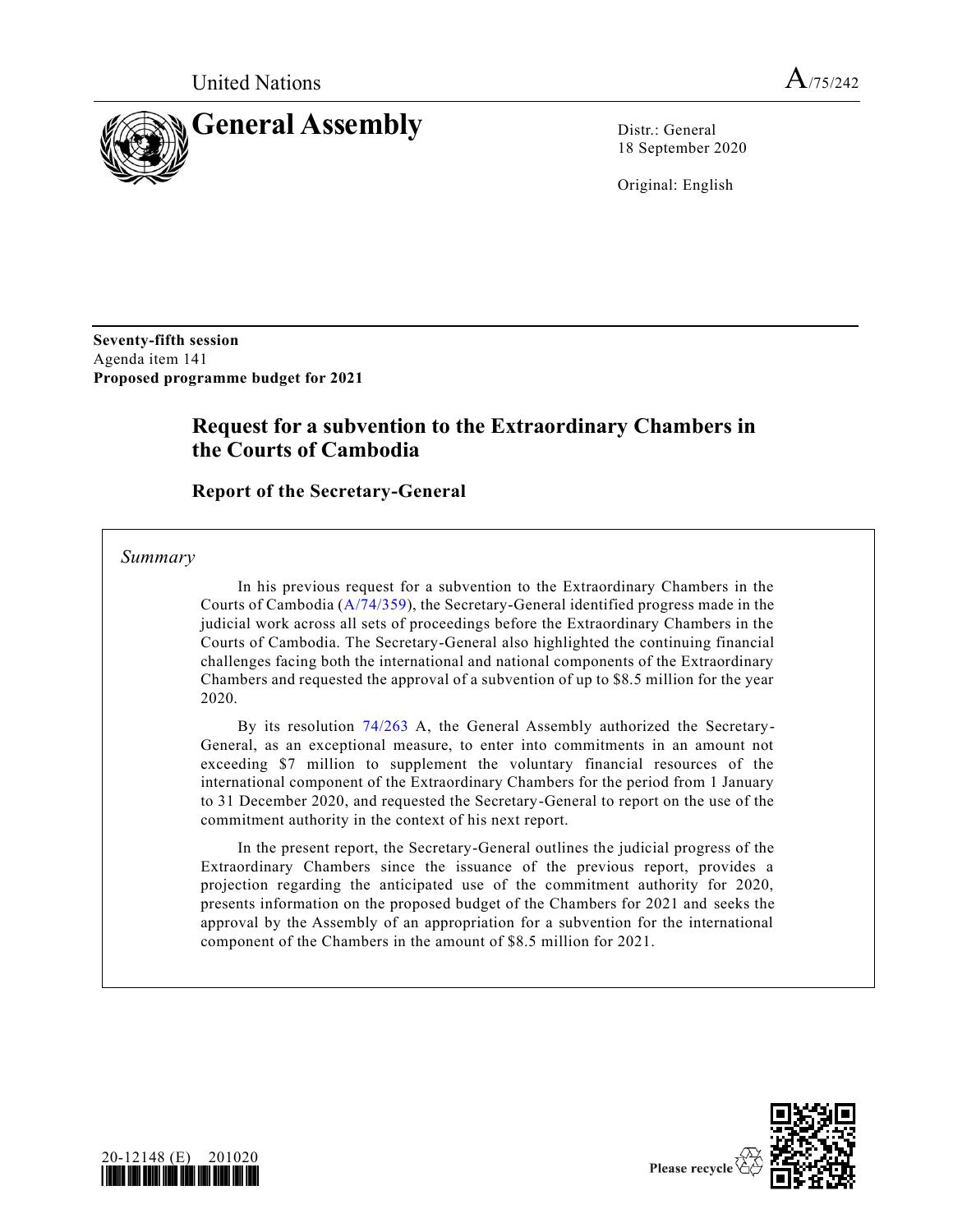## **I. Introduction**

1. Since their establishment, and as detailed in the previous requests of the Secretary-General for a subvention to the Extraordinary Chambers in the Courts of Cambodia [\(A/58/617,](https://undocs.org/en/A/58/617) [A/59/432,](https://undocs.org/en/A/59/432) [A/59/432/Add.1,](https://undocs.org/en/A/59/432/Add.1) [A/60/565,](https://undocs.org/en/A/60/565) [A/62/304,](https://undocs.org/en/A/62/304) [A/67/380,](https://undocs.org/en/A/67/380) [A/68/532,](https://undocs.org/en/A/68/532) [A/69/536,](https://undocs.org/en/A/69/536) [A/70/403,](https://undocs.org/en/A/70/403) [A/71/338,](https://undocs.org/en/A/71/338) [A/72/341,](https://undocs.org/en/A/72/341) [A/73/331](https://undocs.org/en/A/73/331) and [A/74/359\)](https://undocs.org/en/A/74/359), the Extraordinary Chambers in the Courts of Cambodia have achieved substantial progress towards fulfilling their mandate. Since the issuance of the previous report of the Secretary-General, appeal proceedings in case 002/02 have commenced. In case 004/02, the Supreme Court Chamber terminated proceedings against Ao An following the Pre-Trial Chamber's issuance of its considerations on appeals against the separate closing orders.

2. Case 001, against Kaing Guek Eav, alias "Duch", was the first case tried before the Extraordinary Chambers. His conviction became final, as varied, by the appeal decision of the Supreme Court Chamber of 3 February 2012. On 2 September 2020, Kaing Guek Eav died while serving a life sentence.

3. Case 002 has been severed into two trials. The first trial, case 002/01, against Nuon Chea and Khieu Samphan, concentrated on alleged crimes against humanity relating to the forced movement of the population from Phnom Penh and later from other regions and the alleged execution of former Khmer Republic soldiers at Tuol Po Chrey. On 23 November 2016, the Supreme Court Chamber delivered the judgment on appeals, confirming the convictions for the crimes against humanity of murder, persecution on political grounds and other inhumane acts, and upholding the sentence of life imprisonment imposed on both accused. The second trial, case 002/02, contains additional charges against Nuon Chea and Khieu Samphan related to the genocide against the Muslim Cham and Vietnamese minorities, forced marriage and rape, the treatment of Buddhists and Khmer Republic officials, as well as alleged crimes against humanity and grave breaches of the Geneva Conventions committed at four security centres, three worksites and a group of work cooperatives. The reasoned judgment was issued in the three working languages of the Extraordinary Chambers on 28 March 2019. In the judgment, both accused were found guilty of crimes against humanity, grave breaches of the Geneva Conventions and genocide against the Vietnamese ethnic, national and racial group, while Nuon Chea was found guilty of genocide against the Cham ethnic and religious group. Both accused were sentenced to life imprisonment. Case 002 was the last trial in relation to case 002. Nuon Chea died on 4 August 2019 and proceedings against him were subsequently terminated by the Supreme Court Chamber on 13 August 2019.

4. In case 003, Meas Muth was charged by the international co-investigating judge in March 2015, and additional charges were laid against him in December 2015. In case 004, Im Chaem and Ao An were formally charged by the international co-investigating judge in March 2015. Additional charges against Ao An, including genocide, were announced in March 2016. Yim Tith, the last suspect in case 004, was charged by the international co-investigating judge in December 2015. Case 004 has been severed into three cases, one for each charged person, to guarantee the right of the charged persons to be informed of the decision on the charges brought against them without undue delay.

5. On 10 July 2017, the co-investigating judges issued a reasoned closing order for dismissal of case 004/01 against Im Chaem, finding that she was not subject to the personal jurisdiction of the Extraordinary Chambers. The international co-prosecutor filed an appeal against the dismissal. On 28 June 2018, the Pre-Trial Chamber disposed of the appeal, confirming the dismissal decision of the co-investigating judges and concluding the judicial proceedings relating to Im Chaem.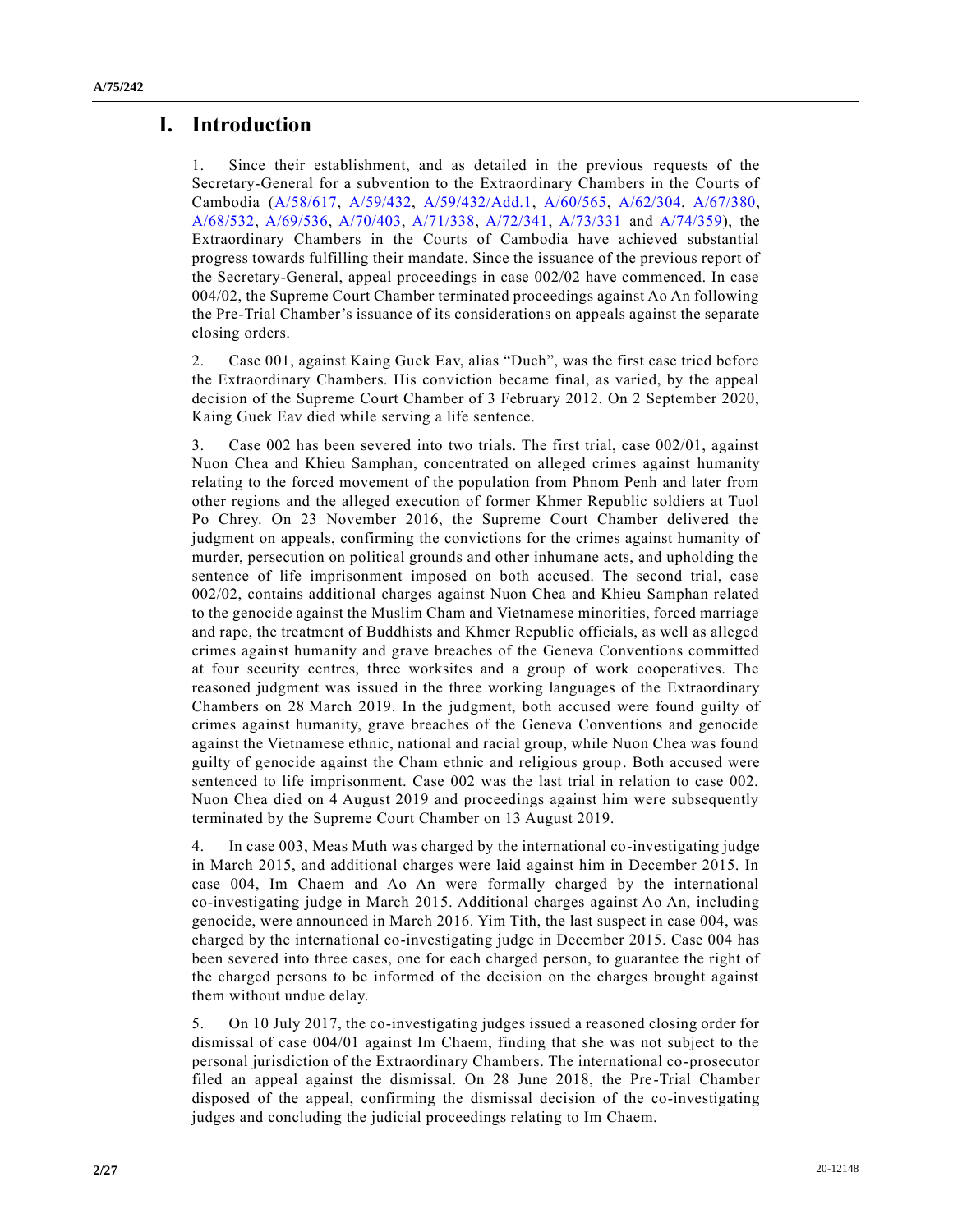6. On 16 August 2018, in case 004/02, the co-investigating judges issued two separate closing orders against Ao An. The international co-investigating judge indicted Ao An for genocide, crimes against humanity and domestic crimes. The national co-investigating judge dismissed the case for lack of personal jurisdiction. Submissions on appeal were filed by the co-lawyers for Ao An, the national co-prosecutor and the international co-prosecutor. On 19 December 2019, the Pre-Trial Chamber issued its considerations on the appeals against the closing orders, unanimously declaring "that the Co-Investigating Judges' issuance of the Two Conflicting Closing Orders was illegal" and that the Chamber had not assembled an affirmative vote of at least four judges for a decision based on common reasoning on the merits. The national and international judges attached their respective opinions to the considerations. On 10 August 2020, the Supreme Court Chamber terminated the case against Ao An, holding that the Pre-Trial Chamber's unanimous finding meant that neither closing order was valid. The co-investigating judges sealed and archived the case file on 14 August 2020, This concluding the judicial proceedings in case 004/02.

7. On 28 November 2018, the co-investigating judges issued two separate closing orders in case 003 against Meas Muth. The international co-investigating judge indicted Meas Muth for genocide, crimes against humanity, war crimes and domestic crimes. The national co-investigating judge dismissed the case for lack of personal jurisdiction. Submissions on appeal were filed by the co-lawyers for Meas Muth, the national co-prosecutor and the international co-prosecutor. From 27 to 29 November 2019, the Pre-Trial Chamber held three days of hearings on the appeals against the closing orders. The Pre-Trial Chamber is expected to deliver judgment on any appeals against the closing orders by the third quarter of 2020.

8. On 28 June 2019, in case 004, the co-investigating judges issued two separate closing orders against Yim Tith. The international co-investigating judge had indicted Yim Tith for genocide, crimes against humanity, war crimes and domestic crimes. The national co-investigating judge dismissed the case for lack of personal jurisdiction. Submissions on appeal were filed by the co-lawyers for Yim Tith, the national co-prosecutor and the international co-prosecutor. The Pre-Trial Chamber is expected to deliver judgment on any appeals against the closing orders by the first quarter of 2021.

9. Pursuant to the request for a completion strategy made by the General Assembly in its resolution [68/247](https://undocs.org/en/A/RES/68/247B) B, the Extraordinary Chambers prepared a completion plan in which it highlighted remaining procedural milestones and estimated the time required for judicial completion of the current caseload. The plan is updated on a quarterly basis.<sup>1</sup> As it is unknown whether cases 003 and 004 will go to trial, it would be premature to project an overall timeline for the judicial work of the Extraordinary Chambers. Nevertheless, according to the completion plan, proceedings in case 002/02 will continue into the fourth quarter of 2022. The final timelines for cases 003 and 004 can be projected only when there is clarity regarding the outcome of those cases.

10. The Extraordinary Chambers continue to face considerable financial challenges. It has proved difficult to attract the requisite voluntary funding to fully cover costs for 2020. The coronavirus disease (COVID-19) pandemic has had an adverse impact on the securing of voluntary contributions. The authorization by the General Assembly of a subvention to supplement the voluntary financial resources of the international component has been essential for the work of the Chambers. The anticipated level of voluntary contributions to the international component would require the full use of the commitment authority of \$7 million by the end of 2020.

**\_\_\_\_\_\_\_\_\_\_\_\_\_\_\_\_\_\_**

<sup>&</sup>lt;sup>1</sup> Revision twenty-five, 30 June 2020.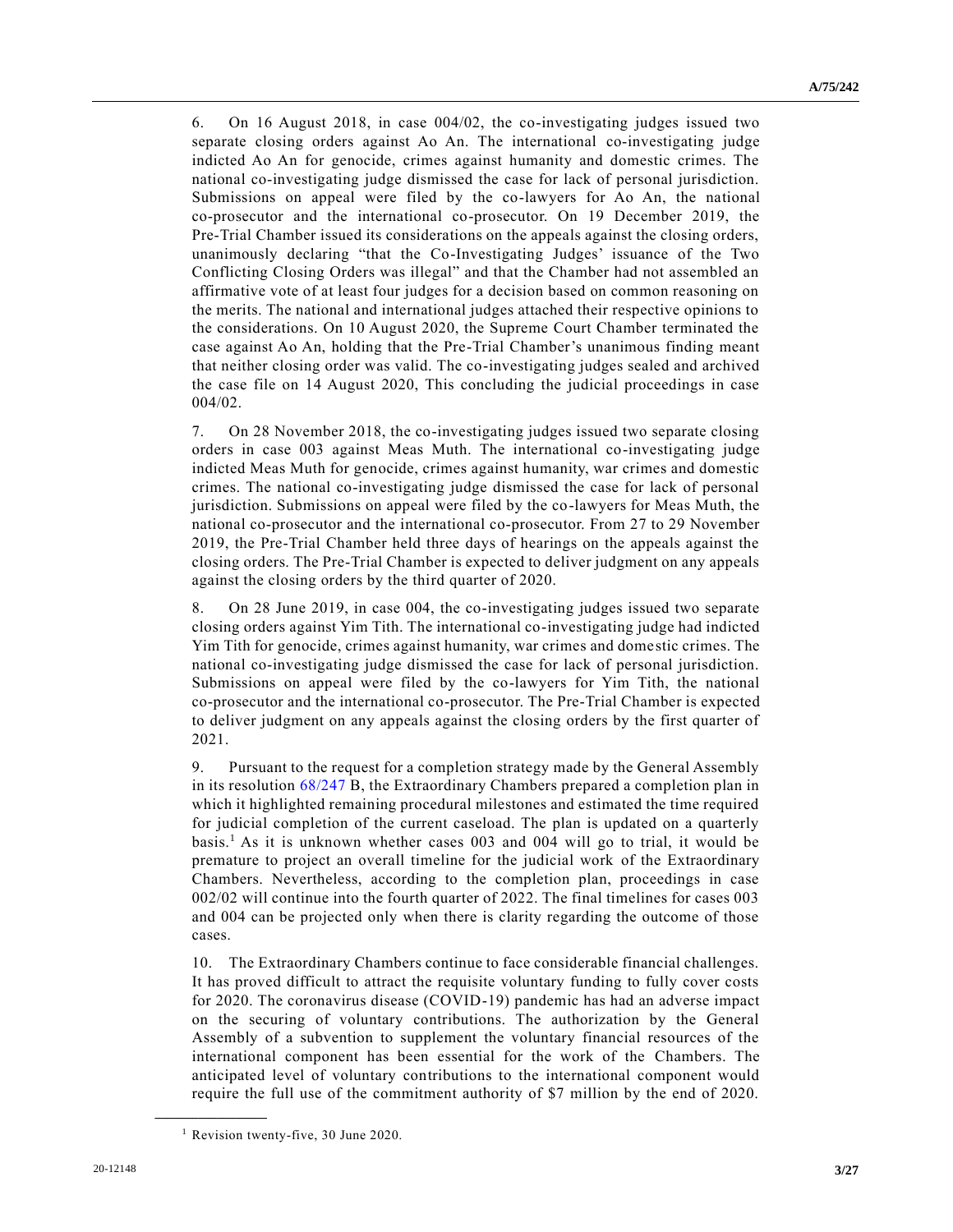Regarding the national component, the financial contributions from the Government of Cambodia, coupled with pledges from the international community, have stabilized the funding situation of that component. However, a shortfall in the amount of \$810,300 remains for 2020 as at 30 June 2020. Given the hybrid structure of the Chambers, if the operation of either the national or the international component is jeopardized, the overall work of the Chambers is severely impeded.

## **II. Progress made in the case files**

### **A. Case 001: Kaing Guek Eav, alias "Duch"**

11. On 2 September 2020, Kaing Guek Eav died after having been admitted to hospital. Prior to that, he had been serving a life sentence imposed by the Supreme Court Chamber, at Kandal provincial prison, Cambodia.

### **B. Case 002: Nuon Chea, Ieng Sary, Khieu Samphan, Ieng Thirith**

12. On 15 September 2010, the co-investigating judges of the Extraordinary Chambers issued a closing order indicting the former Chair of the Democratic Kampuchea People's Representative Assembly and Deputy Secretary of the Communist Party of Kampuchea, Nuon Chea, the former Deputy Prime Minister for Foreign Affairs of Democratic Kampuchea, Ieng Sary, the former Head of State of Democratic Kampuchea, Khieu Samphan, and the former Minister for Soc ial Affairs of Democratic Kampuchea, Ieng Thirith, for crimes against humanity, grave breaches of the Geneva Conventions relating to the protection of victims of international armed conflicts and genocide against the Cham and Vietnamese ethnic groups. Ieng Thirith was found unfit to stand trial on medical grounds and remained under judicial supervision until her death in August 2015 and the subsequent termination of the proceedings. The proceedings against Ieng Sary were also terminated upon his death, in March 2013.

13. The charges in case 002 were severed into two separate cases, styled as cases 002/01 and 002/02, each with a separate trial and judgment. Case 002/01 focused on alleged crimes against humanity relating to the forced movement of the populatio n from Phnom Penh (phase one) and later from the regions (phase two) and the alleged execution of former Khmer Republic soldiers at Tuol Po Chrey. It also concerned the structure of Democratic Kampuchea, the history of the Communist Party of Kampuchea, the organizational structure of Democratic Kampuchea and the roles of the accused in relation to the policies of the Democratic Kampuchea regime as relevant to all charges. Case 002/02 encompassed charges relating to genocide against the Muslim Cham and Vietnamese minorities, forced marriage and rape, treatment of Buddhists and targeting of former Khmer Republic officials, in addition to alleged crimes against humanity and war crimes committed at four security centres (including S-21) as part of internal purges, three worksites and a group of work cooperatives, a total of 11 crime scenarios. By order of the Supreme Court Chamber of 29 July 2014, further charges not encompassed in the two cases were provisionally stayed pending appropriate disposal by the Trial Chamber. On 27 February 2017, the Trial Chamber issued a decision terminating the proceedings with regard to all facts set out in the case 002 closing order that were not included in either case 002/01 or case 002/02. Consequently, case 002 will be completed upon the final adjudication of case 002/02.

14. On 7 August 2014, the Trial Chamber delivered its judgment in the proceedings in case 002/01. It found that Nuon Chea and Khieu Samphan had, through their participation in a joint criminal enterprise, committed the crimes against humanity of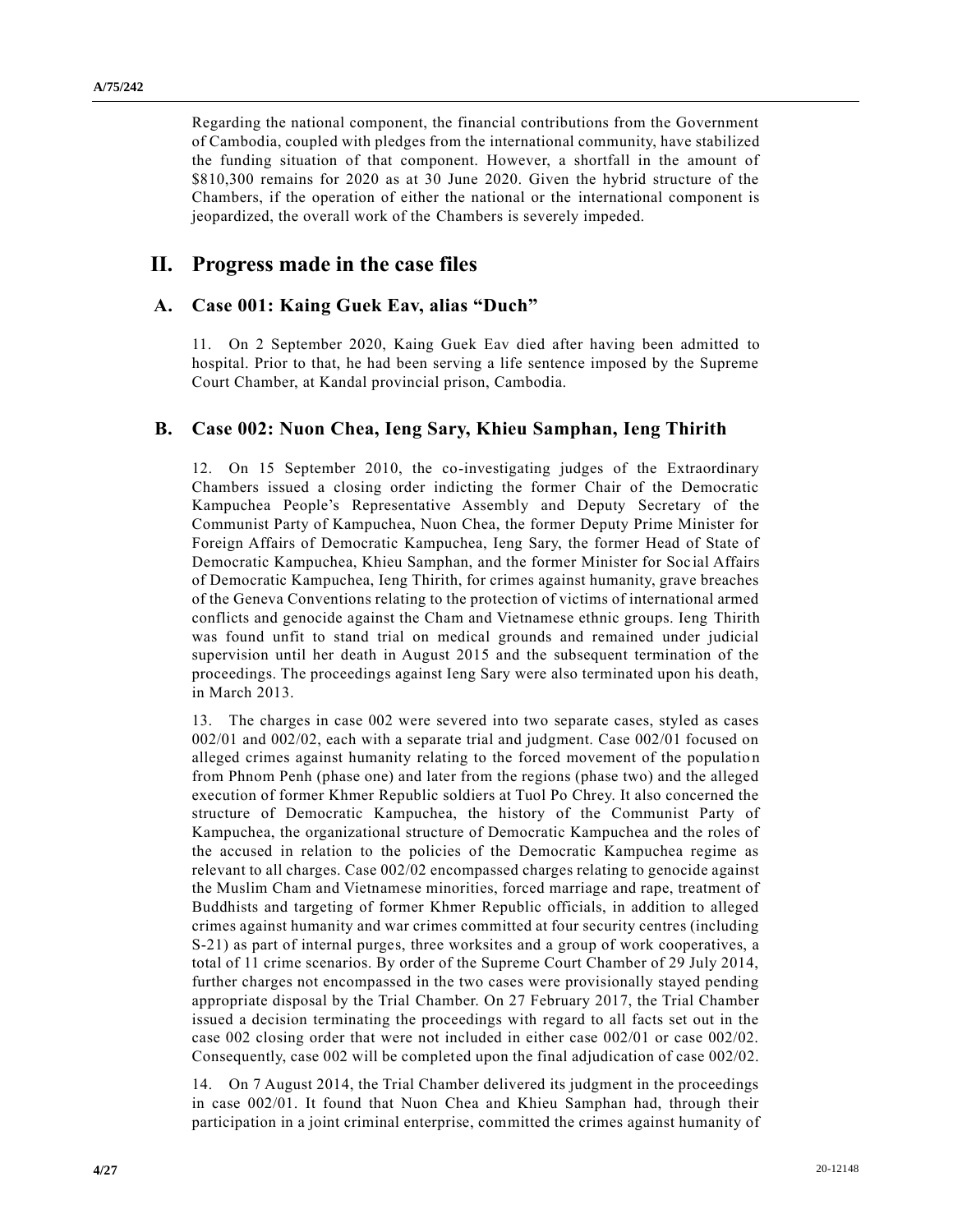murder, political persecution and other inhumane acts (comprising forced transfers and attacks against human dignity) during the first phase of the movement of population; political persecution and other inhumane acts (comprising forced transfers and attacks against human dignity) during the second phase of the movement of population; and murder and extermination through executions of Khmer Republic officials at Tuol Po Chrey. They were also found to have planned, instigated, aided and abetted the aforementioned crimes during the first and second phases of movement of population and at Tuol Po Chrey. In addition, Nuon Chea was found to have ordered the crimes and to have been responsible as a superior for all crimes committed in the course of the movement of population and at Tuol Po Chrey. The Trial Chamber sentenced both Nuon Chea and Khieu Samphan to life imprisonment.

15. In late 2014, appeals were filed against the trial judgment by the co-prosecutors, as well as by both Nuon Chea and Khieu Samphan, who advanced 223 and 148 grounds of appeal, respectively. On 23 November 2016, the Supreme Court Chamber rendered its judgment on the appeals. The Supreme Court Chamber upheld the convictions for the crimes against humanity of murder, persecution on political grounds and other inhumane acts in relation to the evacuation of Phnom Penh immediately after the fall of the city on 17 April 1975 and reversed the conviction for the crime against humanity of extermination in connection with that event. Regarding the second phase of the population transfers that occurred between 1975 and 1977, the Chamber affirmed the convictions of both accused for the crime against humanity of other inhumane acts, entered a conviction for the crime against humanity of murder, and reversed the convictions for the crimes against humanity of extermination and persecution on political grounds. While the Supreme Court Chamber upheld the Trial Chamber's finding that at least 250 soldiers and officials of the Khmer Republic had been executed at Tuol Po Chrey in April 1975 and that crimes against humanity were likely to have occurred, it considered the evidence to be inadequate to substantiate a finding that there had been a policy to kill all Khmer Republic soldiers at the time. As a result, the Chamber reversed the convictions for the crimes against humanity of extermination, murder and persecution on political grounds at Tuol Po Chrey. The Supreme Court Chamber considered that the imposition of a life sentence upon both Nuon Chea and Khieu Samphan was appropriate and therefore confirmed the sentence imposed by the Trial Chamber. The Supreme Court Chamber also found inadmissible the appeal by the co-prosecutors seeking declaratory relief on the applicability of the most extended form of joint criminal enterprise before the Extraordinary Chambers.

16. The trial in case 002/02 opened on 17 October 2014, with the presentation of evidentiary hearings commencing on 8 January 2015. On 11 January 2017, the Trial Chamber concluded the evidentiary hearings, after hearing evidence on the topics of the Tram Kak cooperatives (including Kraing Ta Chan Security Centre and the treatment of Buddhists), the 1 January Dam worksite, the Kampong Chhnang Airfield construction site, the Trapeang Thma Dam worksite, the treatment of the Cham and the Vietnamese, the Au Kanseng, Phnom Kraol and S-21 security centres and internal purges, the regulation of marriage, the nature of the armed conflict and the roles of the accused. The Chamber sat for 274 hearing days during which it heard the testimony of 114 witnesses, 63 civil parties and 8 experts. The Chamber heard the parties' closing statements between 13 and 23 June 2017. On 16 November 2018, the Chamber pronounced its judgment together with a summary of its findings. The Chamber found Nuon Chea and Khieu Samphan guilty of crimes against humanity, grave breaches of the Geneva Conventions and genocide against the Vietnamese ethnic, national and racial group. Both accused were also found to have aided and abetted the crime against humanity of murder at the Tram Kak cooperatives, the three worksites and the four security centres. The Chamber further convicted Nuon Chea under the doctrine of superior responsibility for genocide against the Cham ethnic and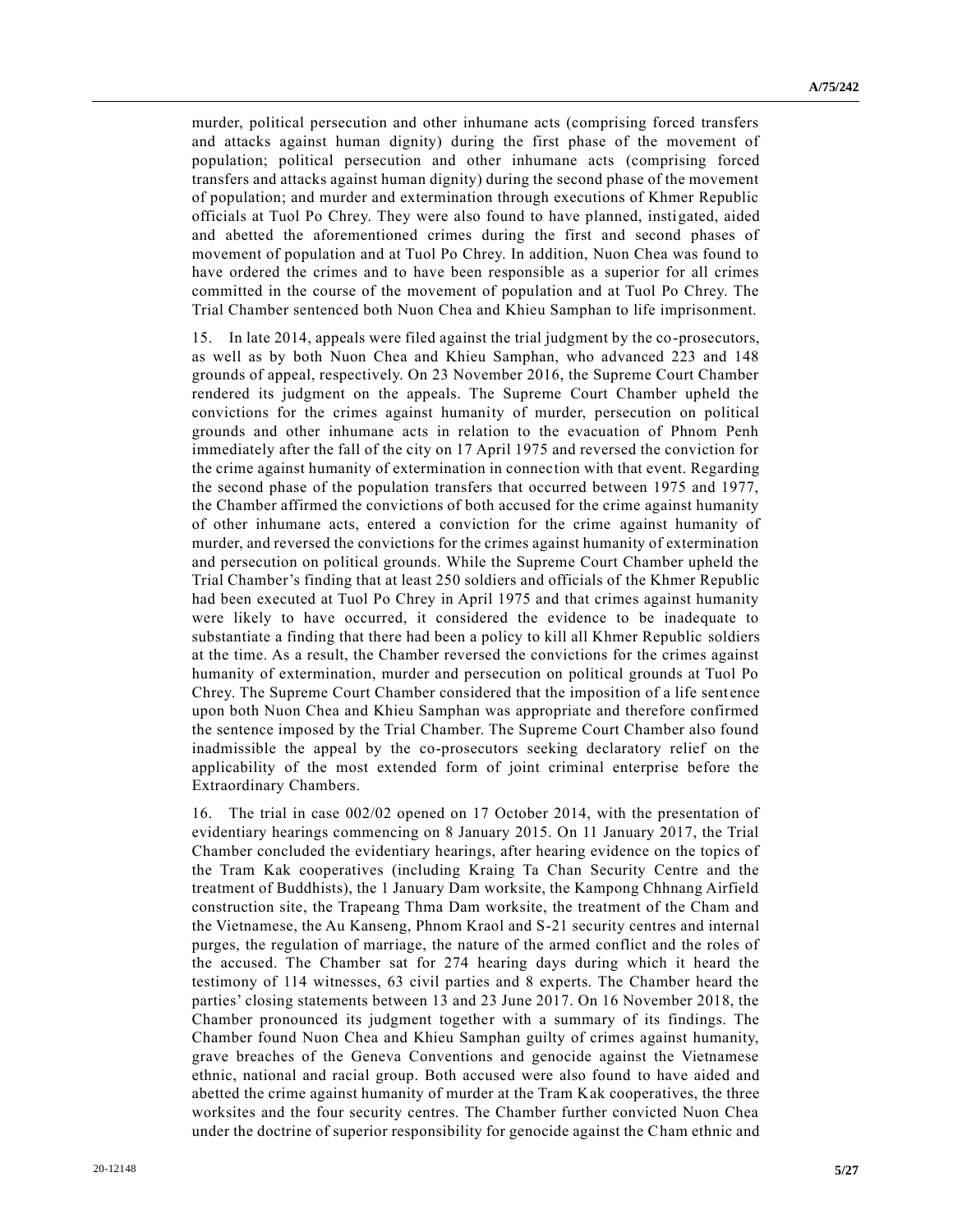religious group. The reasoned judgment was issued in the three working languages of the Court on 28 March 2019. Both Nuon Chea and Khieu Samphan were sentenced to life imprisonment. The Chamber merged their sentences in case 002/01 and 002/02 into a single life term. Following Nuon Chea's death, on 4 August 2019, the Supreme Court Chamber terminated the appellate proceedings against him on 13 August 2019 and subsequently found that the Trial Chamber's findings with respect to Nuon Chea were not vacated upon his death. The co-prosecutors filed their appeal on 20 August 2019, while Khieu Samphan, the remaining appellant in case 002/02, filed his appeal on 28 February 2020.

17. On 31 October 2019, Khieu Samphan filed a motion to disqualify six judges of the Supreme Court Chamber who adjudicated his appeal in case 002/01. Pursuant to internal rule 34 (6) of the Court, a separate panel of judges considered the disqualification motion, which was dismissed on 14 July 2020.

### **C. Cases 003 and 004**

18. On 7 September 2009, the international co-prosecutor filed two introductory submissions (subsequently supplemented by further submissions) with the co-investigating judges alleging the commission of further crimes falling under the jurisdiction of the Extraordinary Chambers by five additional suspects. The crimes under investigation were genocide, crimes against humanity, grave breaches of the Geneva Conventions relating to the protection of victims of international armed conflicts and violations of the 1956 Penal Code of Cambodia. Of the five suspects, four were charged. One suspect in case 003 died in 2014. In total, 269 field missions and 1,411 witness interviews were completed with respect to these two cases.

19. Pursuant to submissions filed by the international co-prosecutor, the co-investigating judges were seized of 10 crime scenarios in case 003 and 55 crime scenarios in case 004. Under the internal rules, the co-investigating judges are legally obligated to investigate all crime scenarios of which they have been seized, although they have the authority, at the time of notification of the conclusion of a judicial investigation, to reduce the scope of a case, as long as its remaining facts are representative of the scope of the introductory submission and any supplementary submissions.

20. On 3 March 2015, the international co-investigating judge charged Meas Muth and Im Chaem in absentia in cases 003 and 004, respectively. Meas Muth was charged with crimes against humanity, war crimes and violations of the 1956 Penal Code of Cambodia, while Im Chaem was charged with crimes against humanity and violations of the 1956 Penal Code of Cambodia. The charges were laid in absentia, as the charged persons had ignored formal summonses and ensuing arrest warrants had not been executed. On 27 March 2015, the international co-investigating judge charged Ao An in person in case 004 with crimes against humanity and violations of the 1956 Penal Code of Cambodia. On 2 June 2015, the co-investigating judges issued a decision dismissing the criminal allegations against Sou Met, until then a suspect in case 003, on account of his death in 2014. On 9 December 2015, the last remaining suspect in case 004, Yim Tith, appeared before the international co-investigating judge. He was charged with genocide, crimes against humanity, war crimes and violations of the 1956 Penal Code of Cambodia. On 14 December 2015, Meas Muth appeared voluntarily before the international co-investigating judge, where he was notified of additional charges, including genocide. A number of charges laid in the previous decision to charge him in absentia were rescinded, as was the outstanding arrest warrant.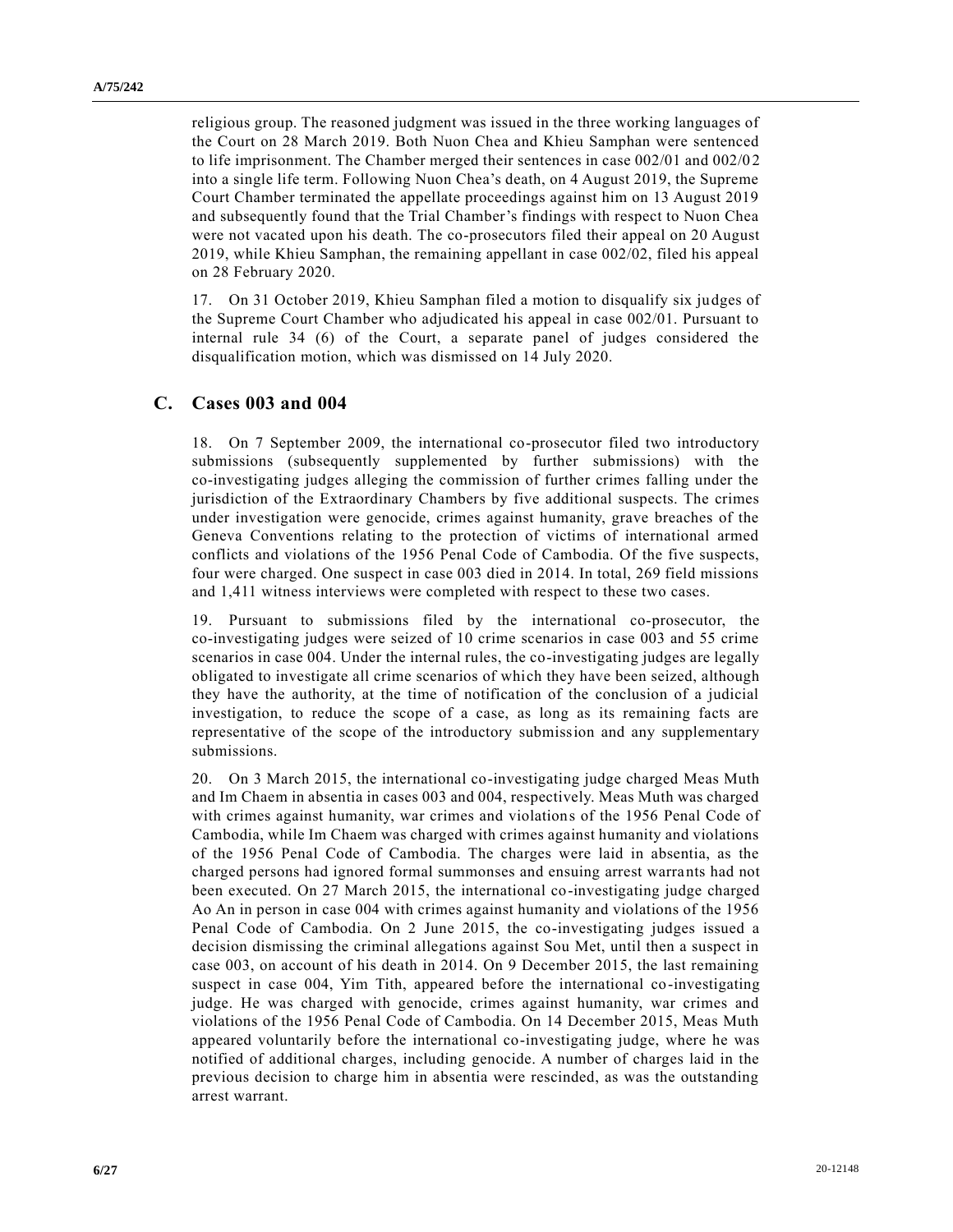21. On 18 December 2015, the co-investigating judges notified the parties that they considered the judicial investigations against Im Chaem concluded. Noting that Im Chaem had the right to determination of the charges brought against her without undue delay, on 5 February 2016, the co-investigating judges ordered the severance of the proceedings against Im Chaem from case 004 into a new case file, 004/01. On 22 February 2017, the co-investigating judges issued a dispositive closing order in the proceedings against Im Chaem in case 004/01. They dismissed the case on the grounds that, on the basis of the evidence collected during the investigation, Im Chaem was not subject to the personal jurisdiction of the Extraordinary Chambers, as she was neither a senior leader of Democratic Kampuchea nor otherwise most responsible for the serious crimes committed during the Khmer Rouge regime. On 10 July 2017, the co-investigating judges issued the reasoned closing order, dismissing case 004/01 against Im Chaem. On 9 August 2017, the international co-prosecutor filed an appeal against the closing order with the Pre -Trial Chamber. On 28 June 2018, the Pre-Trial Chamber disposed of the appeal on personal jurisdiction, concluding the judicial proceedings in the case. The decision of the co-investigating judges that the Extraordinary Chambers have no jurisdiction over Im Chaem therefore stands.

22. In respect of case 004/02, on 14 March 2016, the international co-investigating judge expanded the charges against Ao An to include additional crimes against humanity and genocide. On 16 December 2016, the co-investigating judges notified all parties in case 004 that they considered the judicial investigation against Ao An to be concluded and ordered the severance of the proceedings from case 004 and the creation of a new case file,  $004/02$ , because as a charged person, he had the right to be informed of the decision on the charges brought against him without undue delay. The international co-investigating judge also issued a separate decision reducing the scope of the investigation pursuant to internal rule 66 *bis*, constituting the first application of this rule since its adoption in January 2015. On 19 May 2017, the co-investigating judges issued a forwarding order directing the co-prosecutors to file their final submission. On 18 and 21 August 2017, the international and nationa l co-prosecutors filed their respective final submissions. On 16 August 2018, the co-investigating judges issued two separate closing orders in case 004/02. The international co-investigating judge indicted Ao An for genocide, crimes against humanity and domestic crimes. The national co-investigating judge dismissed the case for lack of personal jurisdiction. Submissions on appeal were filed by the co-lawyers for Ao An, the national co-prosecutor and the international co-prosecutor. On 19 December 2019, the Pre-Trial Chamber issued its considerations on the appeals against the closing orders, unanimously declaring that the Co-Investigating Judges' issuance of the Two Conflicting Closing Orders was illegal and that the Chamber had not assembled an affirmative vote of at least four judges for a decision based on common reasoning on the merits. The national and international judges attached their respective opinions to the considerations. In their opinion, the national judges decided to uphold the closing order of the national co-investigating judge while annulling the closing order of the international co-investigating judge. The international judges found the national co-investigating judge's dismissal order to be *ultra vires*, approved that Ao An should be sent for trial and found that the Trial Chamber should be seized of case 004/02 on the basis of the closing order, as amended, issued by the international co-investigating judge. Further to filings made by the international co-prosecutor, the Trial Chamber, on 3 April 2020, issued a statement, noting that the Chamber had never been formally notified of the case and had not received the case file. On 4 May 2020, the international co-prosecutor filed an immediate appeal of the Trial Chamber's effective termination of Case 004/02 before the Supreme Court Chamber. On 10 August 2020, the Supreme Court Chamber issued its decision on the international co-prosecutor's appeal, finding it admissible for the clarification of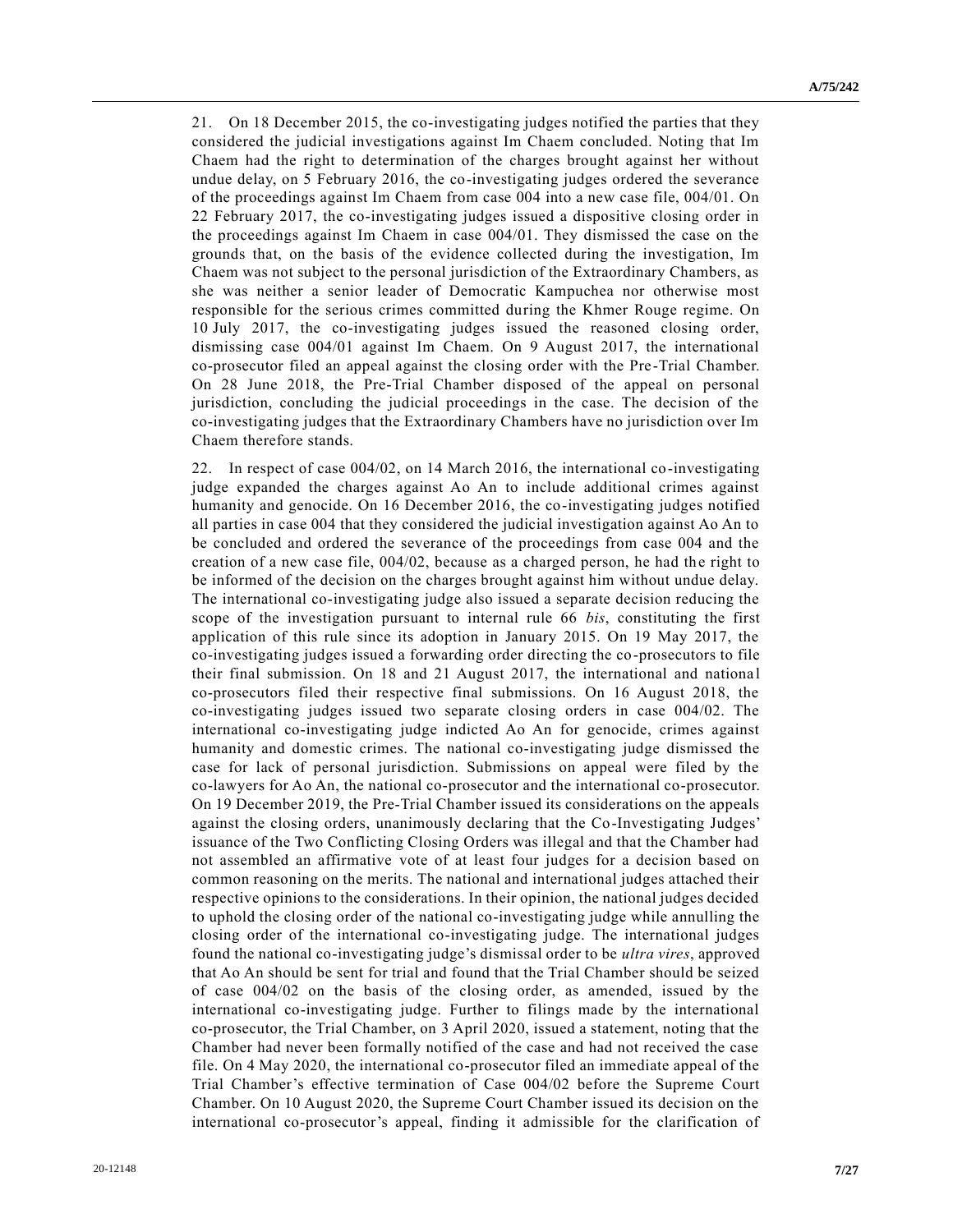certain issues. In particular, the Chamber held that neither of the closing orders was valid after the Pre-Trial Chamber unanimously found that the actions of the co-investigating judges were illegal and terminated the case against Ao An before the Extraordinary Chambers. Accordingly, and pursuant to a request by Ao An's co-lawyers filed in March 2020, the co-investigating judges sealed and archived case file 004/02 on 14 August 2020, concluding the judicial proceedings in case 004/02.

23. In the light of the above filing made by Ao An's co-lawyers before the co-investigating judges, Michael Bohlander was reinstated on 22 April 2020 to fill the vacant position of the international co-investigating judge.

24. In respect of Case 003, on 10 January 2017, the international co-investigating judge notified all parties in case 003 that he considered the judicial investigation against Meas Muth in case 003 to be concluded and issued a separate decision reducing the scope of the judicial investigation pursuant to internal rule 66 *bis*. The national co-investigating judge reiterated that he had issued a notice of conclusion of the investigation in case 003 on 29 April 2011 followed by a forwarding order on 7 February 2013. On 25 July 2017, the international co-investigating judge forwarded the case file to the co-prosecutors for their final submissions. The co-prosecutors filed their final submissions in November 2017. On 28 November 2018, the co-investigating judges issued two separate closing orders in case 003 against Meas Muth. The international co-investigating judge indicted Meas Muth for genocide, crimes against humanity, war crimes and domestic crimes. The national co-investigating judge dismissed the case for lack of personal jurisdiction. Submissions on appeal were filed by the co-lawyers for Meas Muth, the national co-prosecutor and the international co-prosecutor. From 27 to 29 November 2019, the Pre-Trial Chamber held three days of hearings on the appeals against the closing orders.

25. In respect of case 004, on 13 June 2017, the co-investigating judges notified all parties in case 004 that they considered the judicial investigation against Yim Tith in case 004 to be concluded and issued a separate decision reducing the scope of the judicial investigation pursuant to internal rule 66 *bis*. The national co-prosecutor filed her final submission on 31 May 2018; the international co-prosecutor filed his final submission on 4 June 2018. On 28 June 2019, the co-investigating judges issued two separate closing orders in case 004 against Yim Tith. The international co-investigating judge indicted Yim Tith for genocide, crimes against humanity, war crimes and domestic crimes. The national co-investigating judge dismissed the case for lack of personal jurisdiction. Submissions on appeal were filed by the co-lawyers for Yim Tith, the national co-prosecutor, the international co-prosecutor and the civil parties in the case.

## **III. Completion plan and road map: projected timelines**

26. Pursuant to the request of the General Assembly for a completion strategy with a clear road map, the Extraordinary Chambers prepared a completion plan that details the remaining work to be completed in the proceedings of which they are currently seized. As a clarifying note, the current proceedings represent the entire caseload of the Chambers. Based on an individual assessment of each case, the plan sets out a road map in which the remaining procedural milestones are highlighted, and the timelines required for the judicial completion of the current caseload are projecte d. The plan was first prepared in March 2014 and has subsequently been revised on a quarterly basis to reflect the most accurate perspective as the proceedings evolved. It also sets out a series of measures that may assist expeditious completion.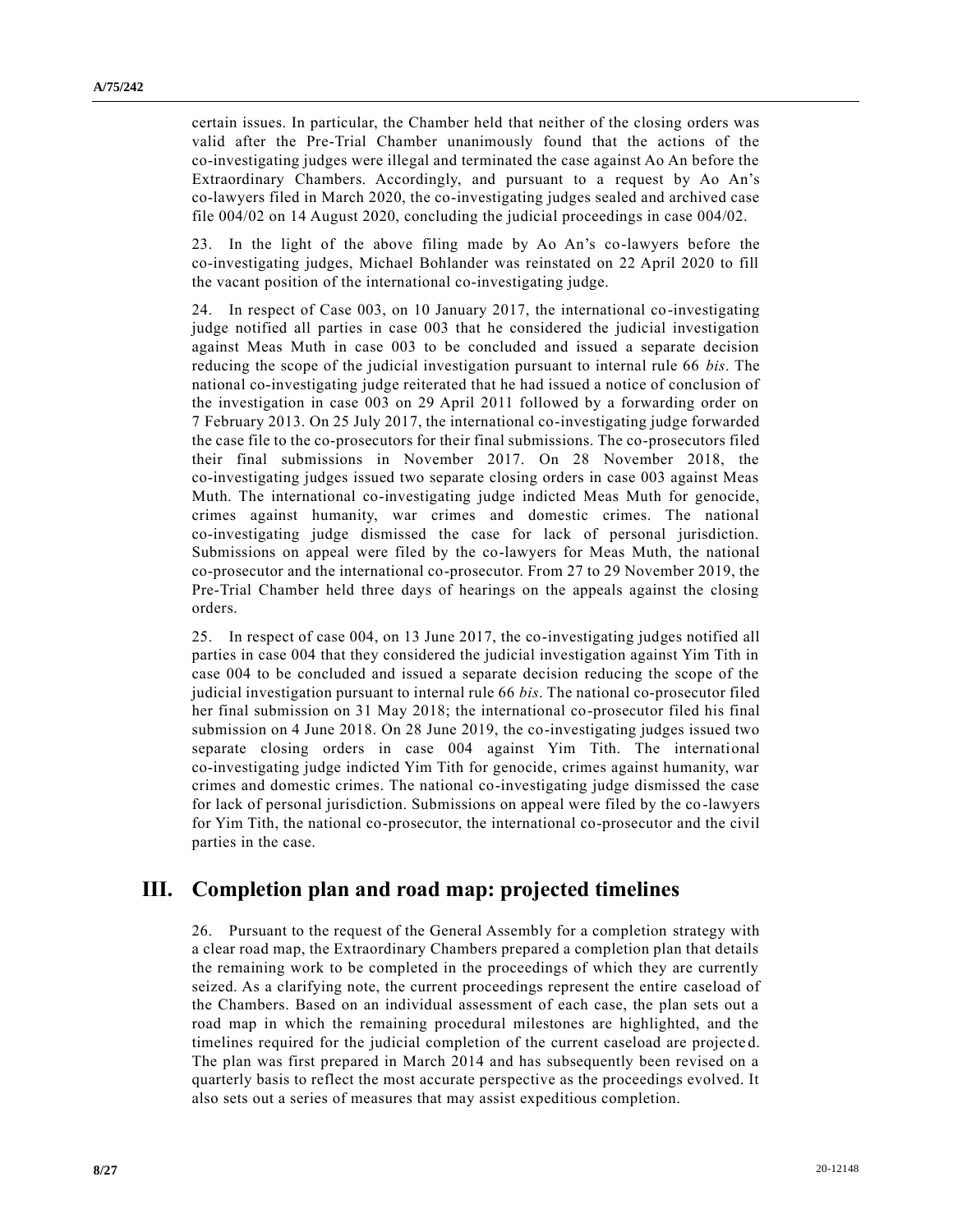27. In case 002, filings of the appeals against the case 002/02 trial judgment were made by the co-prosecutors and Khieu Samphan in the third quarter of 2019 and first quarter of 2020, respectively. On the basis of current projections, the delivery of the appeal judgment is expected by the fourth quarter of 2022. The delivery of an appeal judgment in case 002/02 will bring case 002 to a close.

28. In cases 003 and 004, a milestone was reached in 2019 with the issuance of considerations on appeals against closing orders by the Pre-Trial Chamber in case 004/02 against Ao An. In August 2020, case 004/02 was terminated by the Supreme Court Chamber and sealed and archived by the co-investigating judges. In 2020, it is expected that one milestone will be reached; namely, a decision of the Pre-Trial Chamber on the appeals against the closing orders in the case against Meas Muth by the third quarter of 2020. In 2021, it is expected that one milestone will be reached; namely, a decision of the Pre-Trial Chamber on the appeals against the closing orders in the case against Yim Tith by the first quarter of 2021. Projections for the timelines for cases 003 and 004 can be made only when there is clarity regarding the outcome of the Pre-Trial Chamber's decisions in those cases.

29. The Secretary-General reaffirms the importance of conducting all judicial proceedings before the Extraordinary Chambers in a manner that conforms with the terms of the Agreement between the United Nations and the Royal Government of Cambodia concerning the Prosecution under Cambodian Law of Crimes Committed during the Period of Democratic Kampuchea. In resolutions [73/279](https://undocs.org/en/A/RES/73/279) and [74/263,](https://undocs.org/en/A/RES/74/263) the General Assembly requested the Secretary-General to undertake consultations with the Chambers and the Government of Cambodia in order to begin developing a framework for the completion of the work of the Chambers, including with regard to drawdown of activities, and to identify residual functions, if any, which would need to be performed following the completion of the mandate. Accordingly, the Office of Legal Affairs has undertaken consultations with representatives of the Chambers and the Government of Cambodia and provided its report to the steering committee for the United Nations Assistance to the Khmer Rouge Trials on 28 June 2019 on the consultations to date. Further consultations between the Office of Legal Affairs and the Government of Cambodia continue to take place, taking into account the feedback of the steering committee. In addition, representatives from certain Member States, including Cambodia, requested the inclusion of a new agenda item entitled "Extraordinary Chambers in the Courts of Cambodia – residual functions" in order for the General Assembly to consider and decide upon the provision of a further mandate to the Secretary-General to continue consultations with the Government of Cambodia, with a view to finalizing agreement on the residual functions requiring performance, as well as the framework for their performance. It would also allow the Assembly to request the Secretary-General to report on the matter, including in relation to progress in negotiations, in the light of which the Assembly could decide to take further action, potentially also during the seventy-fifth session, as reflected in paragraphs 13 and 14 of the letter dated 12 August 2020 from the representatives of Australia, Cambodia, France, Germany, Japan, Norway, the Republic of Korea, Sweden, the United Kingdom of Great Britain and Northern Ireland and the United States of America to the United Nations addressed to the Secretary-General containing a request for the inclusion of a supplementary item in the agenda of the seventy-fifth session Extraordinary Chambers in the Courts of Cambodia – residual functions [\(A/75/193\)](https://undocs.org/en/A/75/193).

## **IV. Current financial position and fundraising efforts**

30. Previous reports of the Secretary-General have highlighted to Member States the financial challenges faced by the Extraordinary Chambers. These challenges have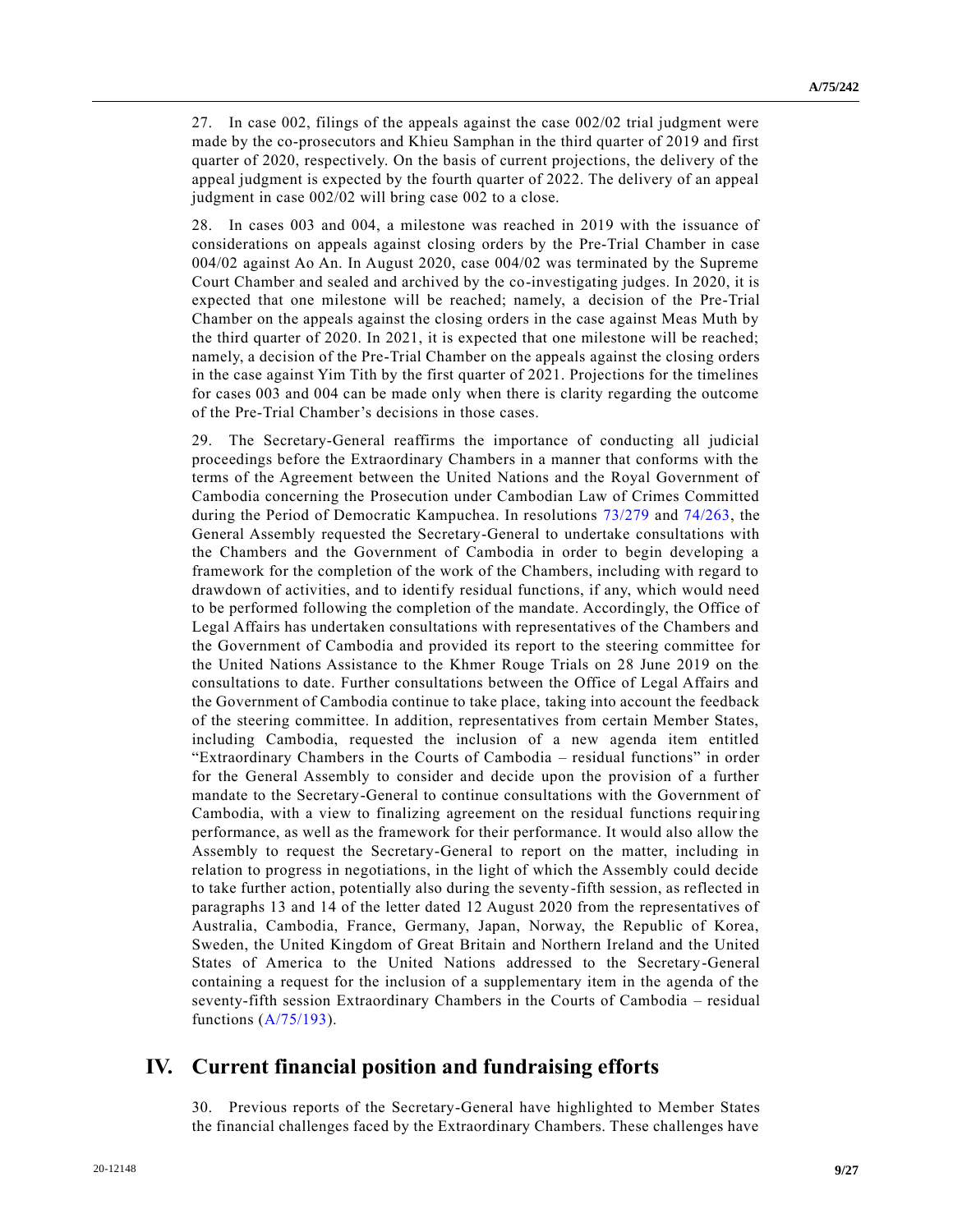continued throughout 2020. The COVID-19 pandemic has had an adverse impact on the rate at which the voluntary contributions have been secured during 2020 as compared with previous years. Some traditional donors to the international component of the Extraordinary Chambers are experiencing delays with finalizing the decisions regarding the amount and timing of their contributions. The impacts of these challenges have included recruitment freezes and the uncertainty of staff working on month-to-month contracts, with the potential for distraction from the discharge of core functions. As a result of the severe financial constraints in previous years, the national component staff went without contracts and salaries for prolonged periods, resulting, inter alia, in a walkout by 100 staff in September 2013. Given the structure of the Chambers, wherein national component and international component staff work side by side, the overall work of the Chambers was severely impeded by this action. Nevertheless, with the increased contributions from the Government of Cambodia since 2014, the financial situation of the national component has improved significantly in recent years. The financial situation of the international component, however, remains uncertain.

31. Under the Agreement between the United Nations and the Government of Cambodia, the United Nations is responsible for financing the costs of the international component of the Extraordinary Chambers, while the Government is responsible for defraying the costs of the national component, including salaries of national personnel, utilities and service expenses of the Chambers. In its resolution [74/263,](https://undocs.org/en/A/RES/74/263) the General Assembly encouraged all Member States to provide continuing and additional voluntary support for both the international and national components of the Chambers, and requested the Secretary-General to continue his intensive efforts to obtain additional voluntary contributions, including by broadening the donor base, for funding the future activities of the Chambers.

32. **International component**. Historically, funding for the international component of the Extraordinary Chambers has been raised from a limited number of Governments each year, many of which participate in the principal donors group. In the period 2010–2018, a Special Expert on the United Nations Assistance to the Khmer Rouge Trials designated by the Secretary-General assisted in fundraising for the Chambers. Past fundraising activities have included two pledging conferences (in 2010 and 2013), written appeals from the Secretary-General to all Member States, bilateral requests by senior United Nations officials to donor countries, written appeals from the Chairs of the principal donors group to permanent missions of Member States in New York in 2015 and 2017, and the development of a fundraising strategy adopted in 2016, focused on reaching out to potential new donor Governments. In 2018, further to a number of letters that were sent by the principal donors group, the Republic of Korea and Norway formally joined the principal donors group. In 2019, the steering committee, in coordination with the Secretariat, organized an awareness-raising event entitled "The recent milestone judgment in Extraordinary Chambers Case 002/02: looking at the implications for international criminal accountability, in Cambodia and beyond", focused on topics related to the prosecution and prevention of genocide, the role of civil society and victim participation in the work of the Extraordinary Chambers, and the methods for assessing the impact and legacy of the Chambers. The vital importance of the continued financial support for the work of the Chambers from the international community was underlined at the event. In addition, the Assistant Secretary-General for Legal Affairs held meetings with representatives of several Member States in June 2019 to seek voluntary contributions for the international component of the Extraordinary Chambers.

33. **National component**. In the first years of operation of the Extraordinary Chambers', the national component was funded by voluntary contributions covering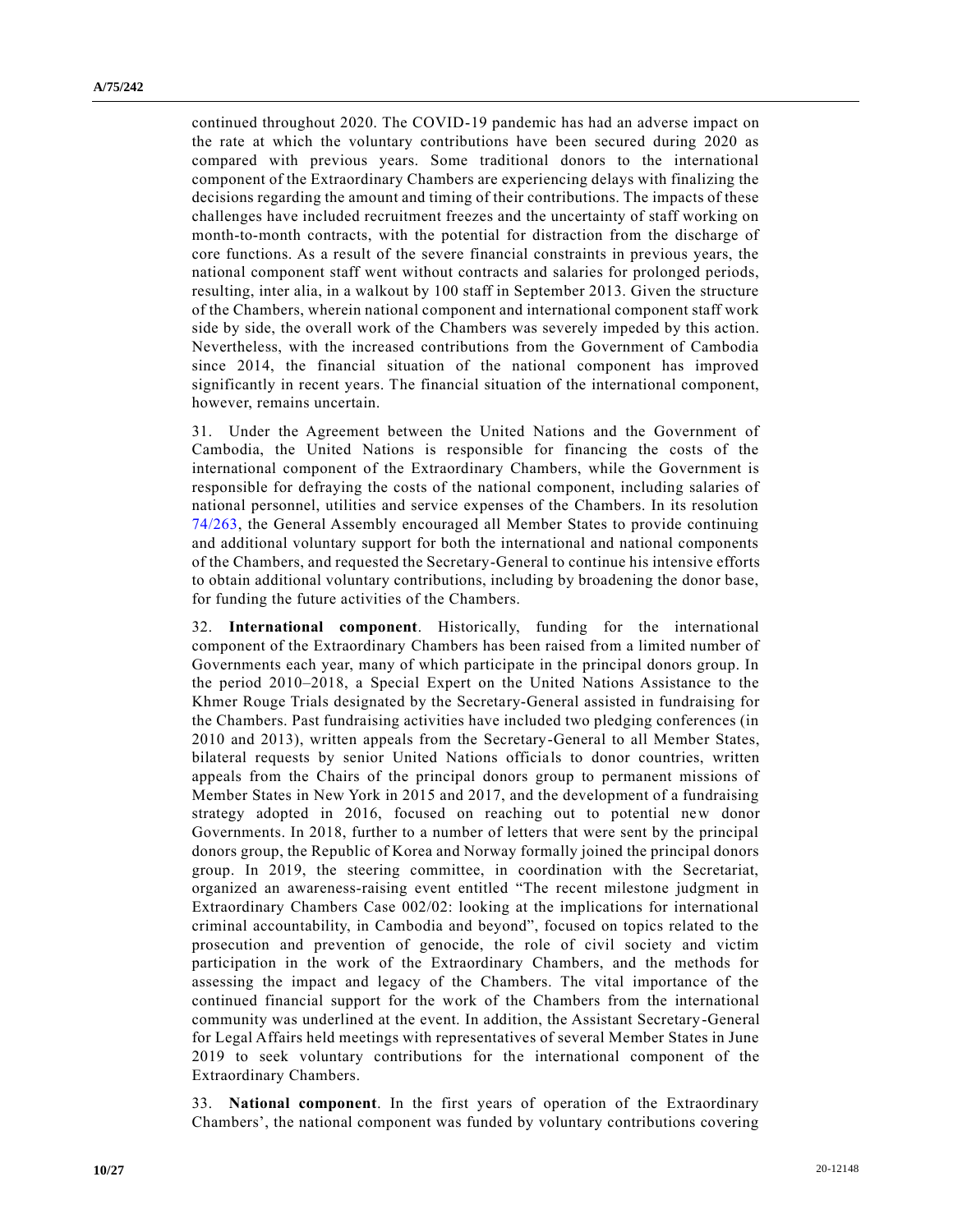80 per cent of the budget, with the remainder paid by the Government of Cambodia, which also provided in-kind contributions of buildings, facilities and local services. The contribution of the Government of Cambodia has increased significantly in recent years. For the last five years it has covered over 70 per cent of the national component's resource requirements. In response to the serious financial constraints experienced by the national component, extensive efforts were undertaken by the senior officials of the Extraordinary Chambers, senior Cambodian government officials, the Special Expert and Cambodian ambassadors in foreign capitals to jointly seek support from key foreign Governments for the national component. These efforts resulted in raising sufficient funds for the national component in 2016, 2017, 2018 and 2019.

34. **Fundraising efforts in 2020**. Efforts continue to be undertaken to pursue the fundraising strategy developed during 2016 to broaden the donor base and to maintain the support of traditional donors. As the contract of the Special Expert ended in mid-October 2018, and there was no longer any funding available for this position, there has been no Special Expert in place since 2019 to assist with fundraising activities.

35. The Secretariat has continued to pursue fundraising efforts through communications with diplomatic missions. To broaden and maintain the existing donor base, the Secretary-General sent a letter to all the permanent missions of Member States in June 2020, seeking their financial support for the Extraordinary Chambers. In addition, the Coordinator for United Nations Assistance to the Khmer Rouge Trials held meetings with representatives of several Member States during 2019 and 2020 to seek voluntary contributions for the international component of the Chambers. Furthermore, regular consultations between the Secretariat and the members of the principal donors group have taken place with a view to maintaining their contributions.

36. Despite the ongoing fundraising efforts, voluntary contributions for the international component continued to decline, falling from \$17.7 million in 2015 (65 per cent of the approved 2015 budget) to \$13.1 million in 2016 (51 per cent of the approved budget), \$9.4 million in 2017 (30 per cent of the approved budget), \$8.4 million in 2018 (47 per cent of the approved budget) and further dropping to \$6.2 million in 2019 (39 per cent of the approved budget). In view of indications from the current donors, the levels of voluntary contributions for 2020 are estimated at \$4.9 million. This estimate consists of \$3.7 million received contributions, \$0.6 million in confirmed pledges and \$0.6 million in anticipated contributions from members of the principal donors group.

#### **Current financial position and use of the commitment authority**

37. The General Assembly approved a commitment authority of \$15.5 million for the international component of the Extraordinary Chambers for 2014; these funds, however, were never drawn upon as voluntary funding eventually covered in full the international component's obligations during 2014. The Assembly again approved commitment authorities for the international component amounting to \$12.1 million for 2015, \$12.1 million for 2016, \$11.0 million for 2017, \$8.0 million for 2018, \$7.5 million for 2019 and \$7.0 million for 2020, thus ensuring that the salaries and expenses of personnel could be paid on time and without any disruption to the work of the Chambers.

38. By the end of 2018, \$6.9 million in expenditures had been incurred against \$8.0 million actually appropriated, resulting in a budget surplus of \$1.1 million. In 2019, an amount of \$7.4 million was projected as expenditures against the commitment authority of \$7.5 million. The budget surplus of \$0.1 million in 2019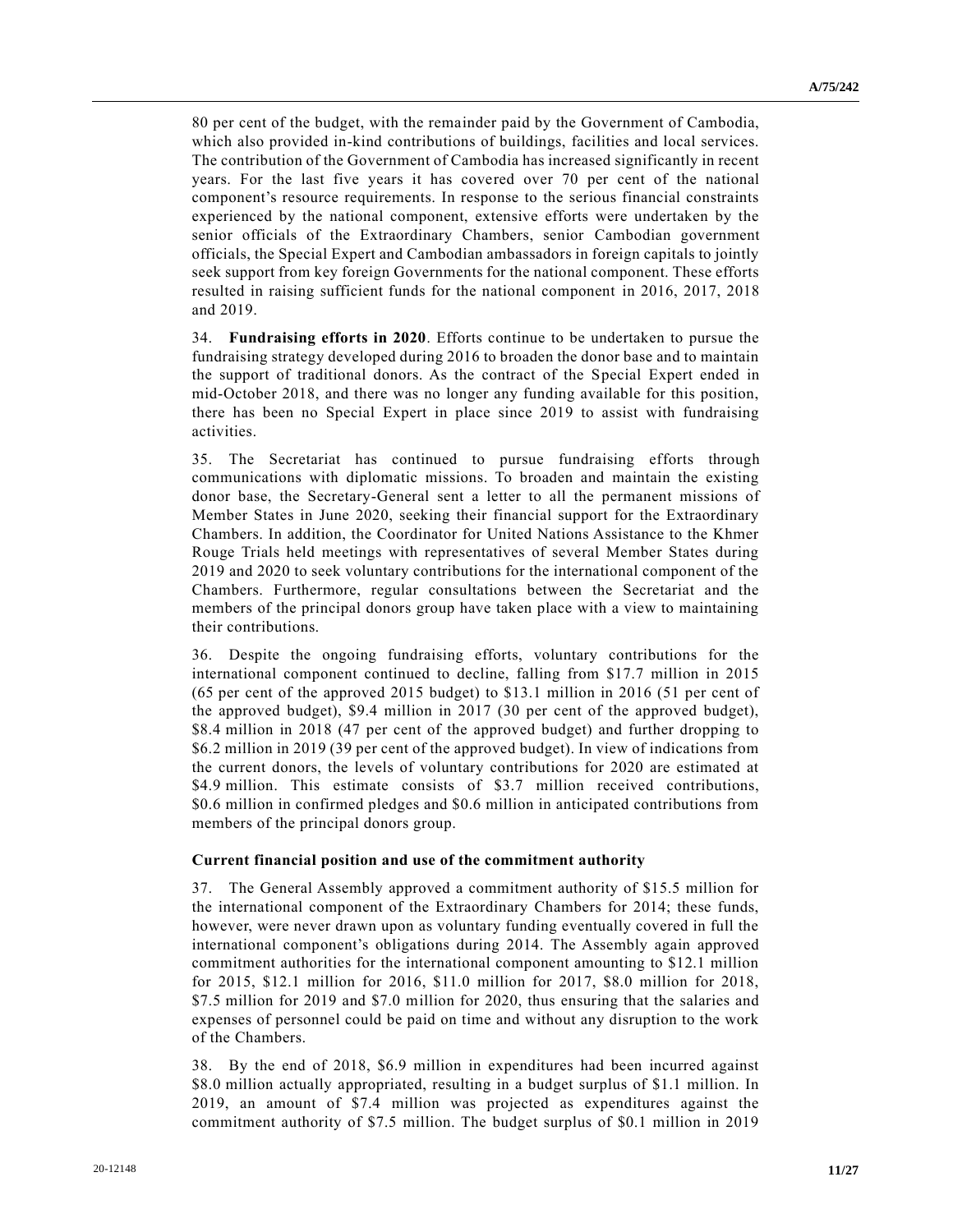and \$1.1 million from 2018 resulted in a request for an appropriation of \$6.3 million, against the full amount of the commitment authority of \$7.5 million, which was presented in the Secretary-General's second performance report for the biennium 2018–2019 (see [A/74/570,](https://undocs.org/en/A/74/570) para. 45).

39. The commitment authority has functioned as a bridging financing mechanism, permitting the United Nations to extend the contracts for international officials and other personnel at the Extraordinary Chambers, and as a source of operating funds should voluntary funding fall short. Taking into account the availability of voluntary contributions and the commitment authority, the United Nations extended staff contracts in four steps in 2019, and in two steps so far in 2020, covering a six-month and a three-month period, in line with the approved staffing table. Further contract extensions, to cover the last quarter of 2020, are subject to the availability of funds.

40. The group of interested States approved a budget for 2020 amounting to \$13.5 million for the international component and \$5.0 million for the national component. As at 31 August 2020, voluntary contributions of \$3.7 million have been received for the international component for 2020, which, together with the drawdown of an amount of \$7 million from the commitment authority, was sufficient to cover the expenditures for the first 10 months of 2020. To meet the operational requirements of the international component for the last two months of 2020, additional voluntary contributions of \$1.0 million are required. Should the remaining expected contributions be formalized before the end of the year, it is expected that the contributions and the subvention from the regular budget, in combination with the implemented cost saving and cost avoidance measures, would be sufficient to secure the operations of the international component of the Extraordinary Chambers until the end of 2020. For the national component, as at 30 June 2020, contributions of \$3.8 million have been received from the Government of Cambodia. In addition, the remaining balance of \$260,000 was carried forward from 2019. The budgetary shortfall of \$810,300 has not been secured at the time of reporting. The Government of Cambodia is working closely with one international donor in order to secure sufficient funding for the national component, to cover the shortfall for 2020.

41. Taking into account that the confirmed and anticipated pledges together with the voluntary contributions received were not sufficient to meet the budgetary requirements, cost-saving measures put in place in previous years to achieve cost avoidance for the international component continued during 2020, through continued coordination with the Economic and Social Commission for Asia and the Pacific for a range of administrative services, the freezing of recruitment against vacant positions unless hiring is absolutely necessary for the uninterrupted continuation of judicial proceedings, and curtailing measures in areas such as travel, oper ating expenses and contractual services. It should be noted that, although the above measures would yield savings, thus ensuring that the available funding is adequate to conduct the essential judicial operations, short-term extensions of staff contracts have impacted staff morale and contributed to higher staff turnover than would otherwise have been expected.

## **V. Funding requirements of the Extraordinary Chambers for 2021**

42. The international component and the national component are funded separately, with the Secretariat being responsible for the receipt and management of voluntary funds for the international component and the Government of Cambodia being responsible for funding the national component, including through contributions from the international community for this purpose. The revised budget proposal for 2021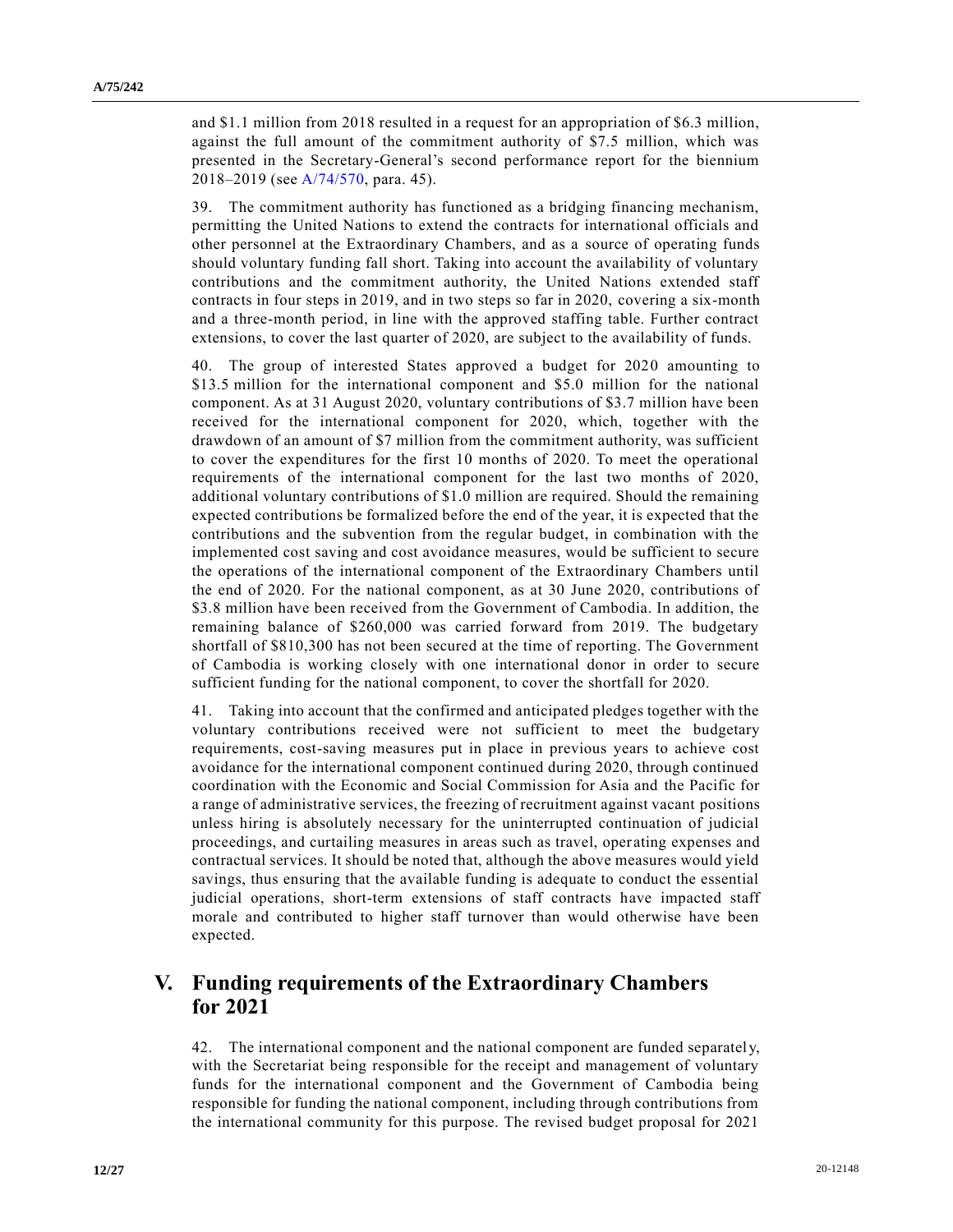is aligned with the resource requirements for the full year of operations in line with the judicial workplan, as reflected in revision 25 of the completion plan, dated 30 June 2020.

43. The revised budget proposal, which is subject to review by the principal donors group and the steering committee, and to review and final approval by the group of interested States, takes into account the relevant recommendations of the Advisory Committee on Administrative and Budgetary Questions contained in its report [\(A/74/7/Add.16\)](https://undocs.org/en/A/74/7/Add.16) and endorsed by the General Assembly in its resolution [74/263.](https://undocs.org/en/A/RES/74/263) Details of the recommendations and actions taken by the Extraordinary Chambers are provided in annex I to the present report.

44. The budget proposal for 2021, as indicated in tables 1 and 2 below, reflects the resources for the international component, including staff resources, for the operation of the Extraordinary Chambers throughout the year. Further details on the financial status of the Chambers are provided in annex II.

#### Table 1

# **Financial resources for the international component of the Extraordinary Chambers**

|                |                                                | Actual expenditure |             | Revised<br>budget        | Resource growth |                          | Revised<br>budget | Total revised<br>budget <sup>a</sup> |
|----------------|------------------------------------------------|--------------------|-------------|--------------------------|-----------------|--------------------------|-------------------|--------------------------------------|
| Component      |                                                | 2018               | 2019        | 2020                     | Amount          | $\%$                     | 2021              | $2020 - 2021$                        |
| $A_{\cdot}$    | Judicial offices                               | 5 706.4            | 4 6 7 0 . 4 | 4 4 2 1 .6               | 511.0           | 11.6                     | 4932.6            | 9 3 5 4 . 2                          |
| $\mathbf{B}$ . | Defence and Victims<br><b>Support Sections</b> | 3 1 2 8 . 6        | 2 802.9     | 2 1 5 9 . 4              | (1108.8)        | (51.3)                   | 1 0 5 0 . 6       | 3 2 1 0 .0                           |
|                | C. Office of Administration                    | 6 5 3 3 . 3        | 5 7 6 5 .1  | 5 100.6                  | (351.5)         | (6.9)                    | 4 7 4 9 .1        | 9 8 4 9 . 7                          |
| D.             | Provision for cases 003<br>and $004$           |                    |             | $\overline{\phantom{0}}$ | 2 142.5         | $\overline{\phantom{0}}$ | 2 142.5           | 2 142.5                              |
|                | <b>Total</b>                                   | 15 368.3           | 13 238.4    | 11 681.6                 | 1 193.2         |                          | 10.2 12 874.8     | 24 5 5 6 . 4                         |

*<sup>a</sup>* 2020–2021 revised budget figures are subject to review and approval by the group of interested States.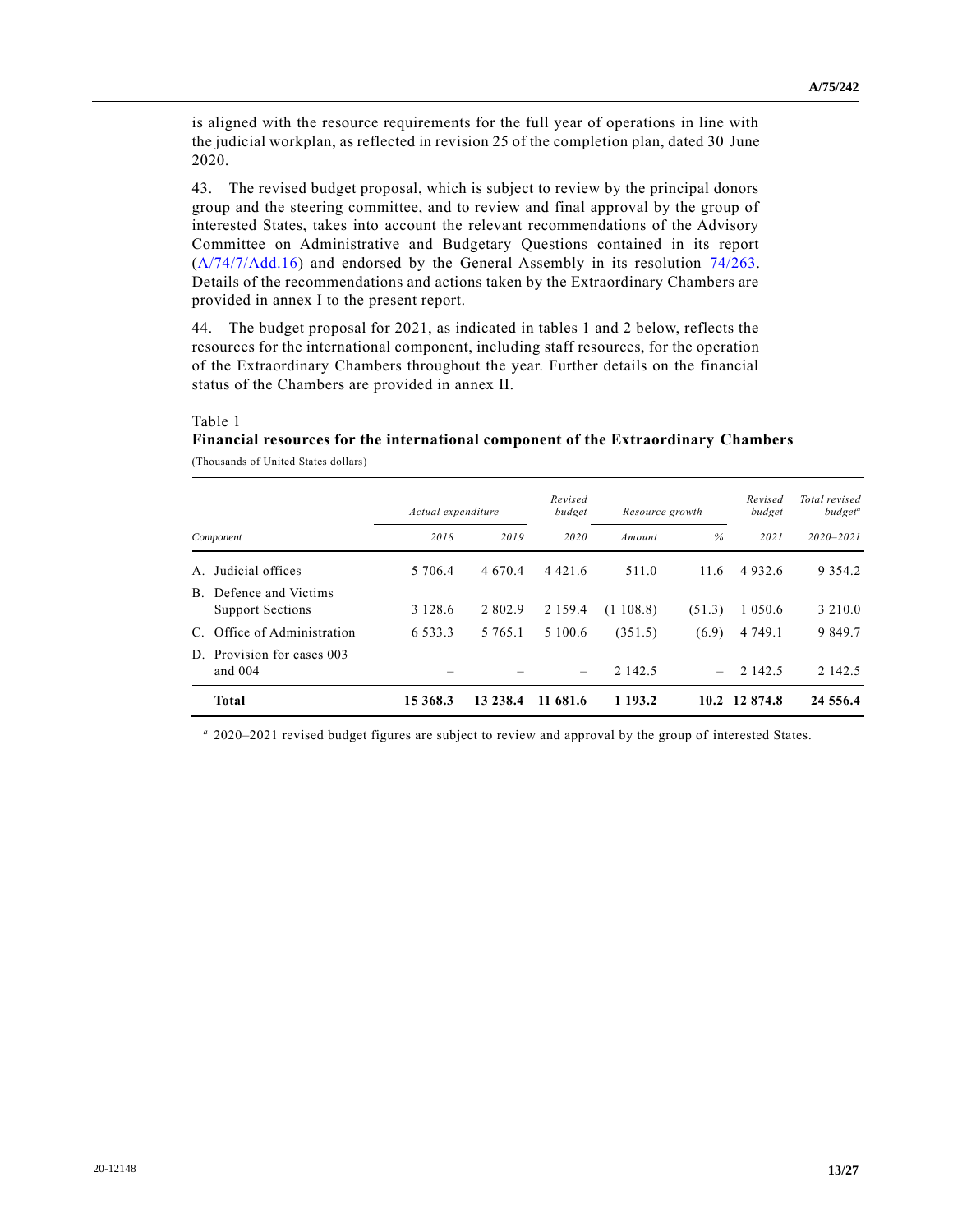|                                       | Approved       | Revised <sup>a</sup> |      |      |
|---------------------------------------|----------------|----------------------|------|------|
| Category                              | 2018           | 2019                 | 2020 | 2021 |
| Professional and above                |                |                      |      |      |
| United Nations officials <sup>b</sup> | 12             | 11                   | 10   | 12   |
| $D-1$                                 | $\mathbf{1}$   | 1                    | 1    | 1    |
| $P-5$                                 | 5              | $\overline{4}$       | 4    | 4    |
| $P-4$                                 | 12             | 11                   | 9    | 6    |
| $P-3$                                 | 30             | 18                   | 9    | 9    |
| $P-2$                                 | $\overline{4}$ | 6                    | 5    | 5    |
| Subtotal                              | 64             | 51                   | 38   | 37   |
| <b>Other levels</b>                   |                |                      |      |      |
| Field Service                         | 12             | 11                   | 9    | 6    |
| National Officer                      | 12             | 11                   | 10   | 9    |
| Local level                           | 43             | 42                   | 37   | 34   |
| Subtotal                              | 67             | 64                   | 56   | 49   |
| <b>Total</b>                          | 131            | 115                  | 94   | 86   |

#### Table 2 **Post resources for the international component of the Extraordinary Chambers**

*<sup>a</sup>* 2020–2021 revised budget figures are subject to review and approval by the group of interested States.

<sup>*b*</sup> Includes positions of the international judges and co-prosecutor of the Extraordinary Chambers in the Courts of Cambodia and was referred to as D-2 in previous reports for presentation purposes. As indicated in the terms and conditions applicable to their service, the international judges and co-prosecutor are not staff members of the United Nations, although they are deemed officials of the United Nations for the purposes of t heir terms and conditions of service. The change in presentation is a result of delinking their remuneration levels from the D-2 level during the process of revision of terms and conditions during 2019.

45. In 2021, resource requirements in the amount of \$12,874,800, reflecting an increase of \$1,193,200 as compared with the 2020 revised budget would provide for 86 positions (12 United Nations officials, 1 D-1, 4 P-5, 6 P-4, 9 P-3, 5 P-2, 6 Field Service, 9 National Professional Officer and 34 Local level) and non-post items, such as non-staff compensation, other staff costs, consultants and experts, travel of staff, travel of witnesses, contractual services, general operating expenses, supplies and furniture and equipment. The increase is attributable mainly to the provision of resources to support the trial in cases 003 or 004 which is anticipated to commence in 2021.

46. In 2021, the total funding requirements for both the national and international components are estimated at \$17,814,900 (\$12,874,800 for the international component and \$4,940,100 for the national component). For the international component, at the time of reporting, the Secretariat had not received pledges for 2021, while anticipated voluntary funding is projected to amount to \$4.4 million, based on indications from the traditional donors that their contributions would likely decrease or be discontinued. Based on the pattern of contributions in the period 2017–2020, it is expected that resources will be pledged in piecemeal and varied amounts, with insufficient fund balances available at any given time to ensure reasonable duration of staff contracts. The operational reserve of \$4.2 million that had accumulated since the inception of the Extraordinary Chambers was fully depleted in 2012 to meet staff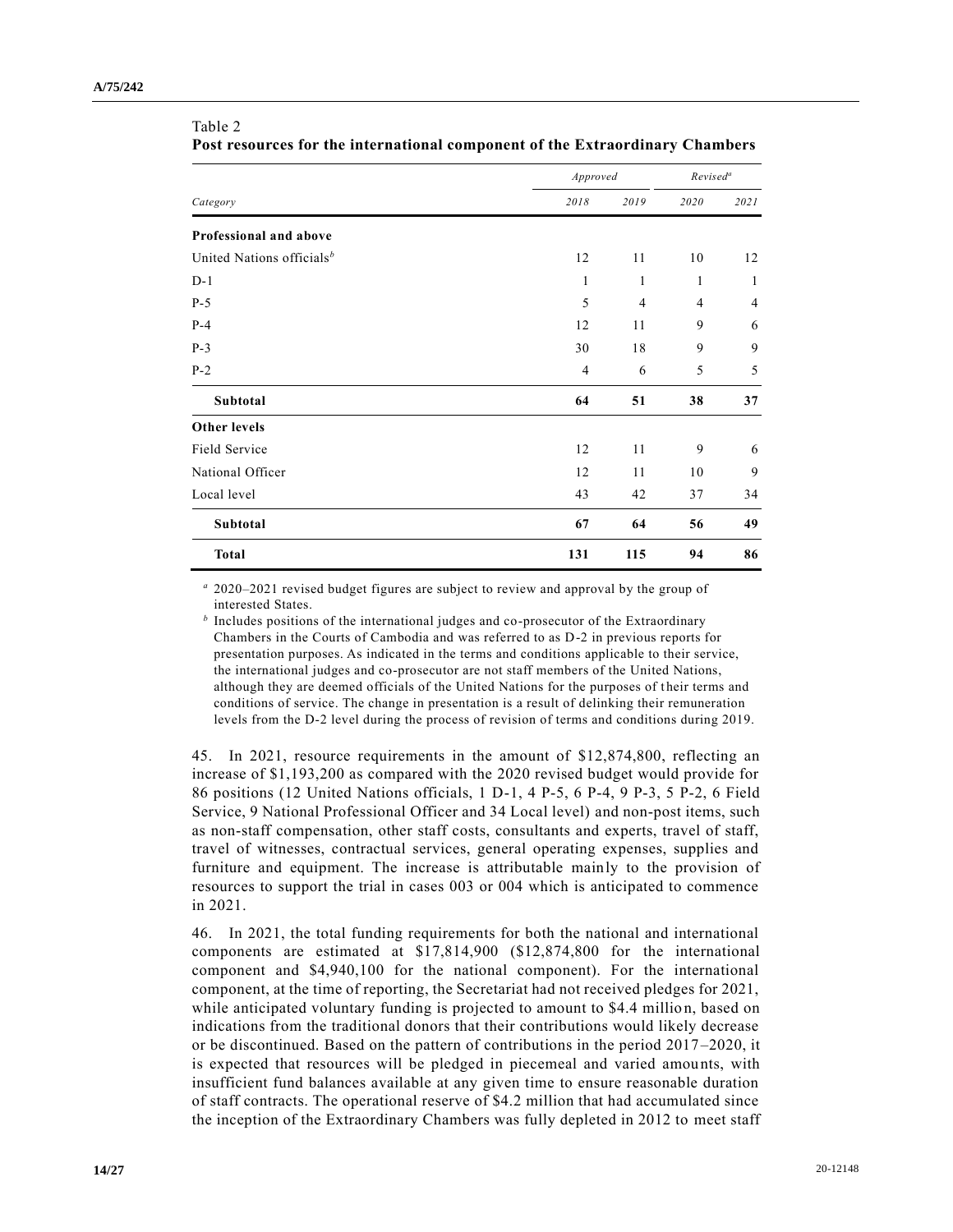payroll costs and remains at zero. With continuing shortfalls in voluntary contributions and given the terms applying to the use of the subvention from the regular budget since 2015, by which any unspent balance is to be returned to the United Nations, the Secretariat has been unable to reinstate any financial reserve, and thus has no funding mechanism to address operational contingencies.

47. To address the situation, the Secretary-General is proposing a subvention of \$8.5 million for the international component for the year 2021. The level of the requested subvention takes into account the proposed budget for 2021 of \$12.9 million, the estimated voluntary contributions of \$4.4 million in 2021, and the fact that voluntary funds raised from Governments have continued to fall short of overall budgetary needs. The level of the requested subvention reflects the financial resources necessary to secure the operation of the Chambers during 2021, with the assumption that the budget for 2021 would be approved by the group of interested States. Should the proposed budget be approved at a different level, updated information on any adjustments to the budget or the consequent adjustment to the proposed level of subvention will be provided to the General Assembly. The proposed subvention will allow the continuation of the operation of the Extraordinary Chambers, pending the receipt of additional voluntary contributions necessary for the operation throughout the year. The Secretary-General proposes that the subvention be available to be drawn upon, should the extrabudgetary funds on hand be insufficient to meet salary and operational costs of the international component. Given the financial situation of the Chambers, the Secretary-General proposes a subvention to be appropriated in order not to affect negatively the cash flow of the Organization and to enable the issuance of staff contracts of reasonable duration. Cognizant of the difficulties of securing funds through voluntary contributions and, at the same time, the need to ensure the expeditious completion of the remaining cases at the same time, the Secretary-General will continue his intensive fundraising efforts.

48. The Government of Cambodia has consistently provided significant contributions in support of the Extraordinary Chambers with contributions of \$4.1 million in 2015, \$4.2 million each in 2016 and 2017, \$4 million in 2018, \$3.9 million in 2019 and \$3.8 million in 2020. Despite the improvement in the situation of the national component in recent years, the timing of voluntary contributions remains an important factor and the overall funding remains uncertain in 2021 and beyond. The Government of Cambodia has reiterated its strong commitment to the Extraordinary Chambers and to addressing their funding challenges. The United Nations will also continue to support the Government of Cambodia in seeking to obtain from the international community additional voluntary contributions for the national component. As has been seen in previous years, any funding shortfall on either side is likely to seriously affect the activities of the Extraordinary Chambers as a whole.

## **VI. End-of-service liabilities for judges, prosecutor and staff**

49. The financial situation of the Extraordinary Chambers, including for the international component, remains precarious. At the time of reporting, staff contracts had been extended only until 30 September 2020 pending receipt of expected contributions to cover requirements for the remaining part of the year. The proposed 2021 budget is based on the assumption that the international component of the Chambers will continue to operate and provides for end-of-service payments due to staff and international judges who are expected to separate in 2021 in line with the approved staffing table to the extent that full funding is made available.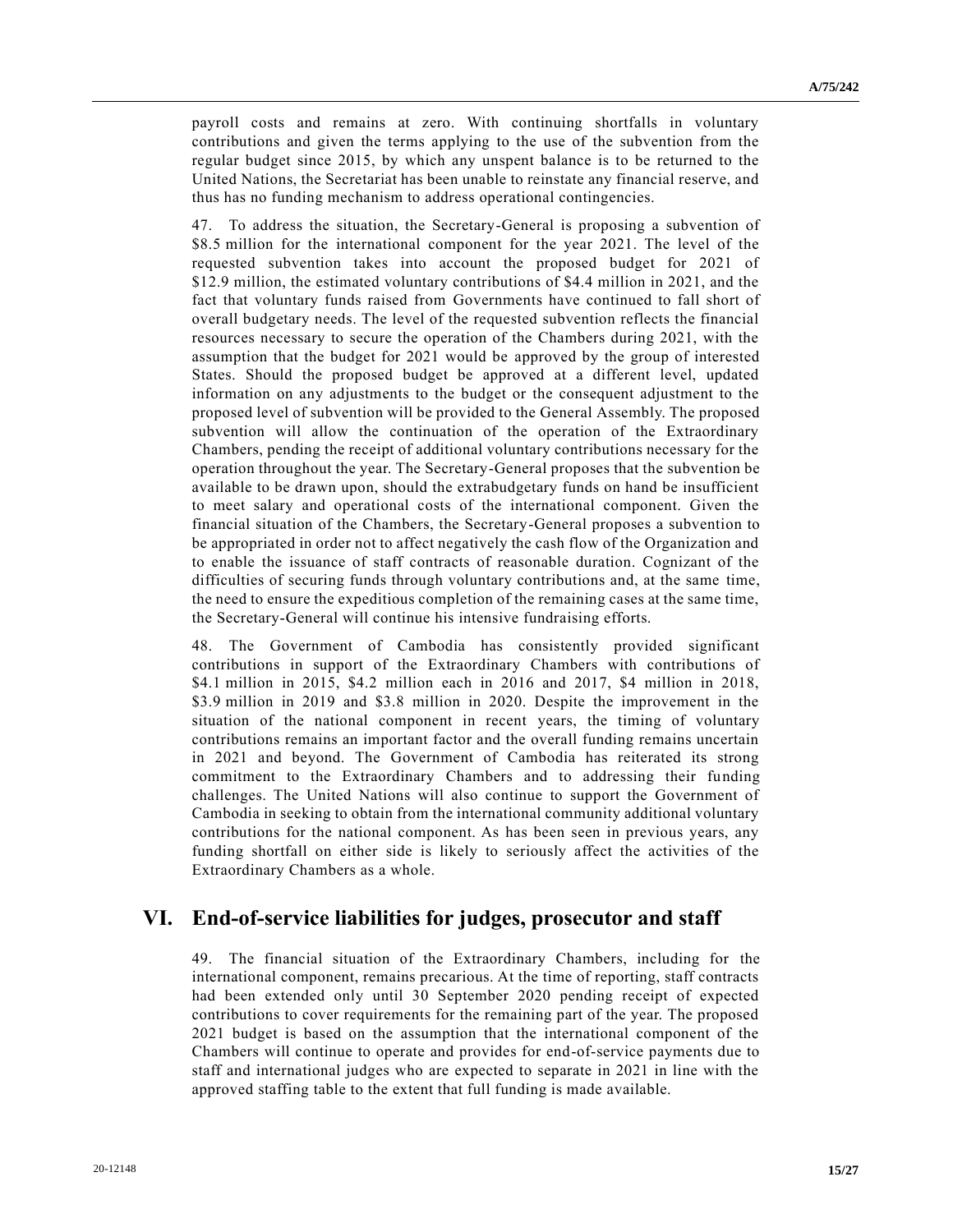50. Should full funding not be available in 2021, the extension of contracts for continuing staff, judges and the co-prosecutor would not be possible. Existing contracts would be allowed to expire in accordance with their terms and conditions, which would result in additional liabilities not provided for in the proposed 2021 budget. Those liabilities would include entitlements and benefits payable upon separation, such as relocation travel and shipment and repatriation grants for judges, the international co-prosecutor and international staff and commutation of unused annual leave for international and locally recruited staff members. For the international component, these liabilities are currently estimated at \$1,698,600 (\$387,100 for judges and \$1,311,500 for staff members). That amount does not include any costs required for the proper and orderly closure of operations, should the need arise.

51. As previously indicated, the operational reserve was depleted in 2012 to meet payroll expenses at that time owing to shortfalls in voluntary contributions. The terms applying to the use of the subvention have not allowed the rebuilding of any reserves to meet end-of-service liabilities. The Secretariat has taken the estimated end-ofservice liabilities into account when considering the duration of contract extensions for personnel of the international component. This has resulted in contracts of shorter duration.

## **VII. Conclusions**

52. **The Secretary-General welcomes the progress made by the Extraordinary Chambers across all sets of current proceedings in the year since his previous report, in particular within the context of the challenges imposed by the COVID-19 pandemic. In this context and bearing in mind the mandate of the Chambers, the Secretary-General notes the continuing importance of conducting all judicial proceedings before the Chambers in a manner that conforms with the terms of the Agreement between the United Nations and the Royal Government of Cambodia concerning the Prosecution under Cambodian Law of Crimes Committed during the Period of Democratic Kampuchea.**

53. **With the final judgments in cases 001 and 002/01, the landmark trial judgment in case 002/02, the dismissal of case 004/01 and completion of case 004/02, the Extraordinary Chambers have made substantial progress in completion of their mandate. Cases 003 and 004 continue to progress in the pretrial stage.**

54. **The Secretary-General commends the judicial officials and staff of both components of the Extraordinary Chambers for their sustained commitment and dedication in fulfilling the challenging mandate of the Chambers.**

55. **The Secretary-General welcomes the provision of the majority of the funding of the national component by the Government of Cambodia in 2015, 2016, 2017, 2018, 2019 and 2020 and acknowledges the commitment to the success of the Extraordinary Chambers shown by the Government. At the same time, the Secretary-General is concerned that the Chambers face persisting financial challenges and that voluntary funds raised from Governments have continued to fall short of overall budgetary needs from 2015 to 2020. It remains clear that the current funding mechanisms of the Chambers are not sustainable without additional assistance.**

56. **It remains critical for the international community to ensure that the Extraordinary Chambers have the necessary financial means to ensure, within the scope of their mandate, full accountability for the crimes perpetrated during**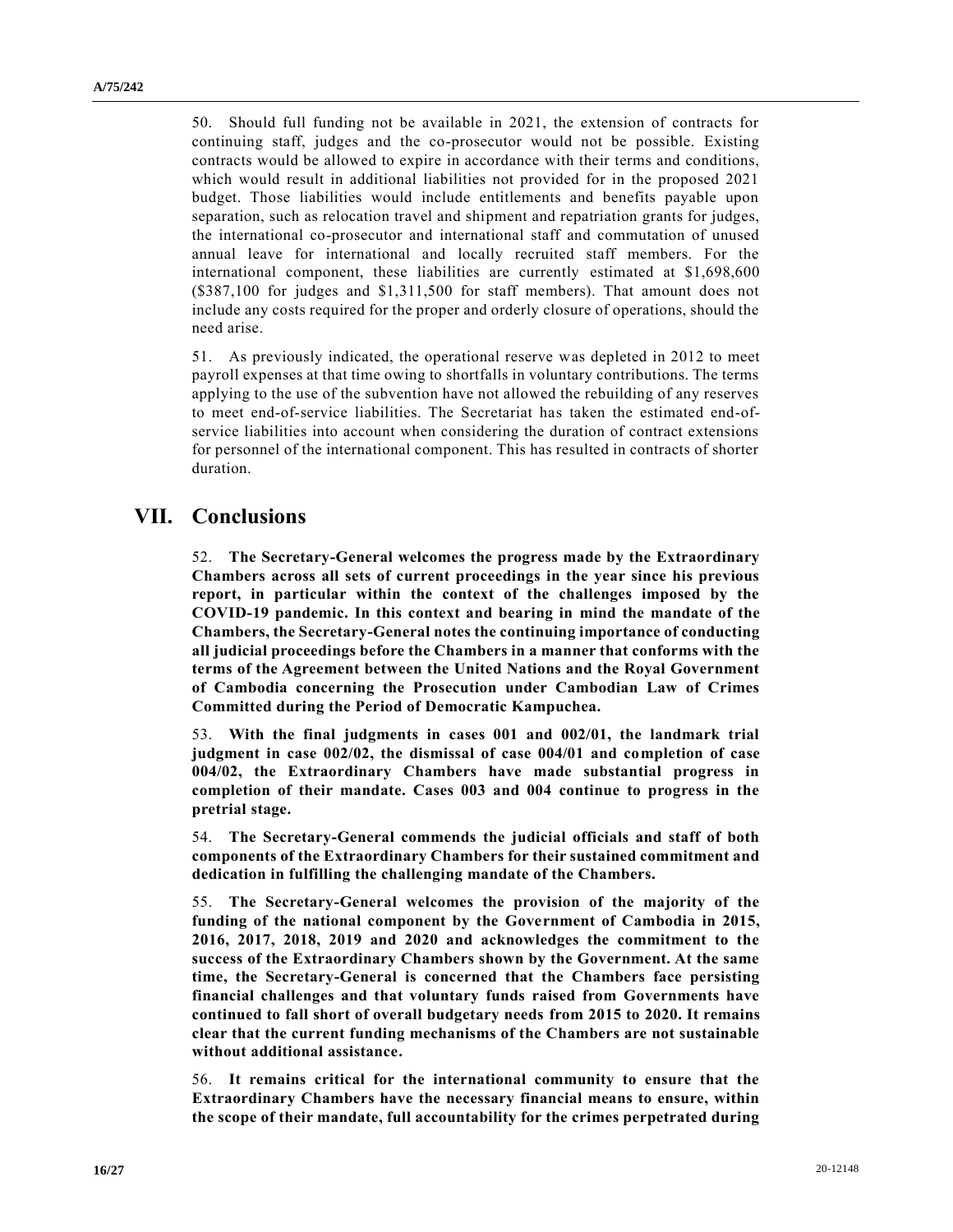**the former Khmer Rouge regime. A financial failure of the Chambers would constitute a renewed tragedy in the quest for justice of the people of Cambodia, who have waited four decades for these efforts to reach belated fruition, and would constitute a serious setback to the international community's fight against impunity.**

## **VIII. Recommendations**

57. **The Secretary-General requests the General Assembly:**

(a) **To take note, on the basis of expenditure projections for 2020 to date, that an amount of \$6,789,900 is anticipated to be utilized from the commitment authority of \$7.0 million received in 2020, but that the final amount will be determined at the end of the budget period and the related appropriation sought in the context of the financial performance report on the programme budget for 2020;**

(b) **To take note of the resource requirements of the Extraordinary Chambers for the period 1 January to 31 December 2021, estimated at \$12,874,800 for the international component of the Chambers in the Courts of Cambodia to continue to fulfil its judicial mandate;**

(c) **To appropriate an amount of \$8,496,400 under section 8, Legal Affairs, by way of subvention for 2021 for the international component of the Extraordinary Chambers under the proposed programme budget for the year 2021;**

(d) **To take note of the end-of-service liabilities for judges, the prosecutor and staff of the Extraordinary Chambers, currently estimated at \$1,698,600;**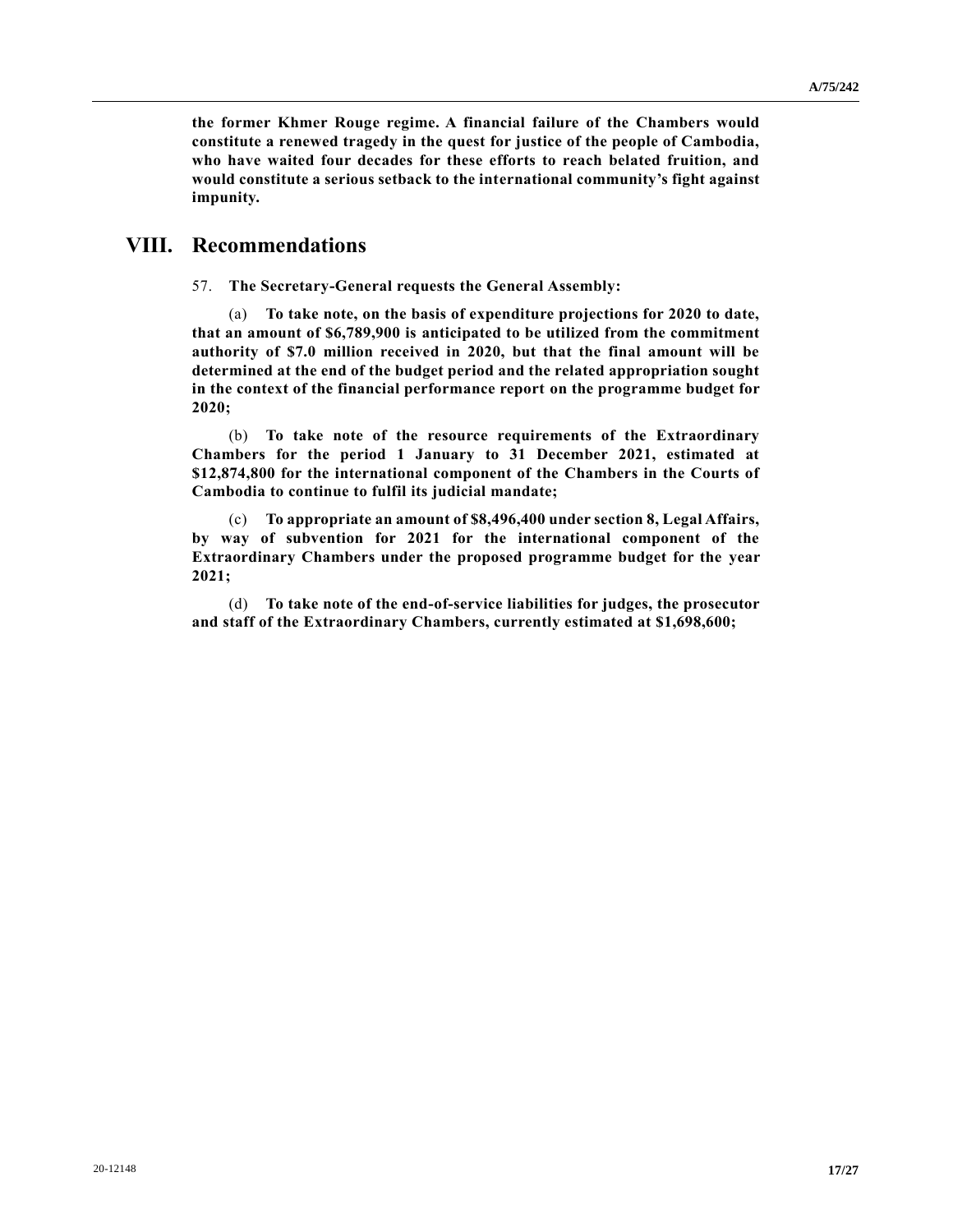### **Annex I**

## **Summary of follow-up action taken to implement relevant recommendations**

*Brief description of the recommendation Action taken or to be taken to implement the recommendation*

### **Report of the Advisory Committee on Administrative and Budgetary Questions [\(A/74/7/Add.16\)](https://undocs.org/en/A/74/7/Add.16)**

The Advisory Committee notes the completion of investigations and issuance of closing orders in specific cases. The Committee emphasizes the importance of regular updates to the comprehensive case completion plan and reiterates the need to take all necessary measures to expedite case completion, including more effective planning, while fully respecting the requirements of the judicial process (see also [A/73/448,](https://undocs.org/en/A/73/448) para. 13). Considering the length of the proceedings to date, uncertainty over the timelines for the remaining cases and the likelihood of continued judicial activity for several years beyond the current financial period, the Committee again reiterates its concern regarding the related potential financial implications (see also paras. 23–25 below). (para. 12)

The Extraordinary Chambers are taking all available measures to expedite the completion of their mandate and manage available resources diligently to ensure cost-efficiency, while respecting the independent nature of the judicial process and adhering to all statutory requirements. In addition to the statutory framework, the work of the Chambers is directed by the substantive developments in the cases before them often initiated by legally independent parties to the cases.

The projection of a timeline is based on information available to the Chambers at a given time, what the known workload is and how it is to progress going forward. The projection will need adjustments when the work progresses in a manner different from that first stipulated, often owing to deviating requirements subsequently presented by the parties in the case. The projected timelines are adjusted if and when available information changes. Committed to efficiency and transparency in their projections, the Chambers assess their work progress quarterly and adjust the projections as required by the substantive developments in the respective cases. These revised projections are subsequently reflected in the quarterly updates of the Completion Plan of the Chambers.

Since the issuance of the previous report of the Secretary-General, the Extraordinary Chambers have continued to make progress in all remaining cases. In case 002, the parties filed appeals of the trial judgment. In case 004/02, the Pre-Trial Chamber issued its considerations on appeals against the closing order on 19 December 2019. On 10 August 2020 the Supreme Court Chamber terminated the case against Ao An and the case was subsequently archived and sealed by the Office of Co-Investigating Judges, concluding the proceedings in the case. In case 003, the Pre-Trial Chamber held three days of hearings in November 2019 on the appeals against the closing orders in Case 003. In case 004, the parties filed submissions on appeal to the Pre-Trial Chamber in relation to the closing orders. Decisions on appeals against closing orders in cases 003 and 004 are projected for the third quarter of 2020 and the first quarter of 2021, respectively. Refer to section III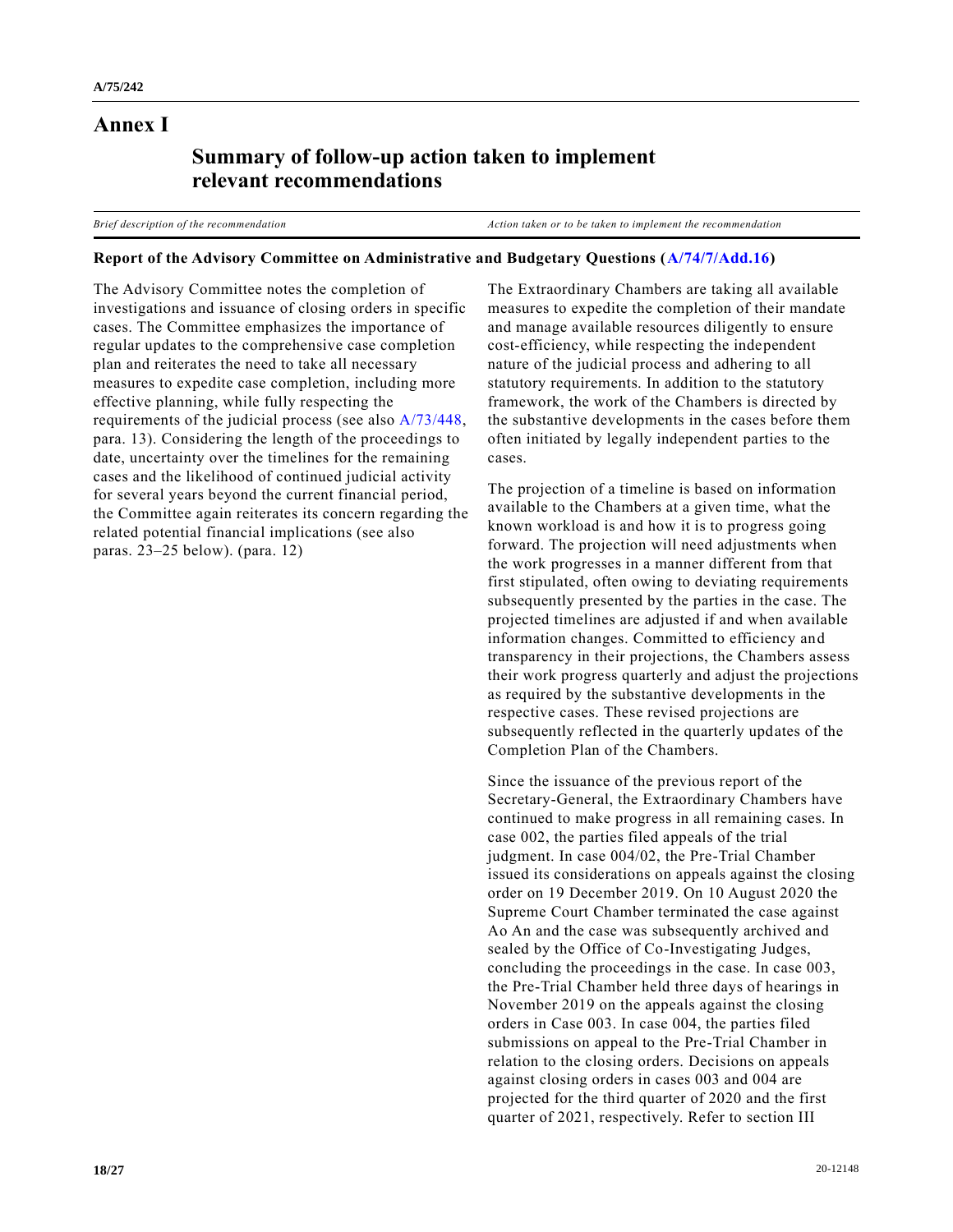| Brief description of the recommendation                                                                                                                                                                                                                          | Action taken or to be taken to implement the recommendation                                                                                                                                                                                                                                                                                                                                                                                                                                                         |  |  |  |  |
|------------------------------------------------------------------------------------------------------------------------------------------------------------------------------------------------------------------------------------------------------------------|---------------------------------------------------------------------------------------------------------------------------------------------------------------------------------------------------------------------------------------------------------------------------------------------------------------------------------------------------------------------------------------------------------------------------------------------------------------------------------------------------------------------|--|--|--|--|
|                                                                                                                                                                                                                                                                  | ("Completion plan and road map: projected timelines")<br>of the main report for a more detailed description of<br>the timelines.                                                                                                                                                                                                                                                                                                                                                                                    |  |  |  |  |
| The Advisory Committee recommends that the General<br>Assembly request the Secretary-General to expedite the<br>finalization of the framework for completion of the<br>work of the Chambers and the identification of possible<br>residual functions. (para. 14) | The Secretary-General continues to undertake<br>consultations with the Government of Cambodia and<br>the Extraordinary Chambers to finalize the framework<br>for the completion of the work and the identification of<br>possible residual functions. In addition, representatives<br>from certain Member States, including Cambodia,<br>requested the inclusion of a new agenda item entitled<br>"Extraordinary Chambers in the Courts of Cambodia -<br>residual functions". (see para. 29 of the main report).    |  |  |  |  |
| The Advisory Committee trusts that the unused amount<br>of \$1,143,800 for 2018 will be returned to Member<br>States as soon as possible in 2020. (para. 16)                                                                                                     | Refer to paragraph 38 of the main report. The unused<br>amount for 2018 was returned in the context of the<br>second performance report for the biennium 2018-<br>2019.                                                                                                                                                                                                                                                                                                                                             |  |  |  |  |
| The Advisory Committee notes the cost-saving<br>measures taken by the Extraordinary Chambers and<br>trusts that the impact of such measures will be kept<br>under review to avoid any detrimental effect on the<br>expeditious completion of cases. (para. 18)   | Taking into account that the voluntary contributions<br>pledged and received were not sufficient to meet the<br>budgetary requirements, measures put in place in<br>previous years to avoid or defer incurring costs for the<br>international component continued in 2020, including<br>imposing a recruitment freeze against vacant positions<br>unless they impact the judicial process and curtailing<br>expenses in such areas as travel, operating costs and<br>contractual services.                          |  |  |  |  |
|                                                                                                                                                                                                                                                                  | There was a recruitment freeze for positions that were<br>not required to be filled immediately. For instance, the<br>position of court security and witness and expert<br>personnel were frozen since there are no ongoing trials<br>and pending cases are at different stages of the judicial<br>process. None of the positions critical to the<br>uninterrupted continuation of judicial proceedings,<br>such as those in the judicial chambers and offices,<br>were frozen.                                     |  |  |  |  |
| The Advisory Committee notes with appreciation the<br>sustained contributions made by the Government of<br>Cambodia. (para. 20)                                                                                                                                  | In keeping with prior practice, the Secretary-General<br>intends to write to the Government of Cambodia<br>seeking the support of the Government for both the<br>subvention for 2021 and the funding of the national<br>component of the Extraordinary Chambers in 2021.                                                                                                                                                                                                                                            |  |  |  |  |
| While welcoming the proposed reductions, the Advisory<br>Committee reiterates its call for efficiency and<br>expeditiousness in case completion, in full respect for<br>the requirements of the judicial process. (para. 22)                                     | Following the issuance of the trial judgment in case<br>002/02 on 28 March 2019, all staff positions in the<br>Trial Chamber were abolished and the international<br>reserve judge was de-installed. One international judge<br>resigned with his replacement to be installed if and<br>when the Chamber commences another trial. Further,<br>following the issuance of closing orders in cases 003,<br>004 and 004/02 all staff positions in the Office of<br>Co-Investigating Judges were abolished as of 30 June |  |  |  |  |

2019. The international co-investigating judge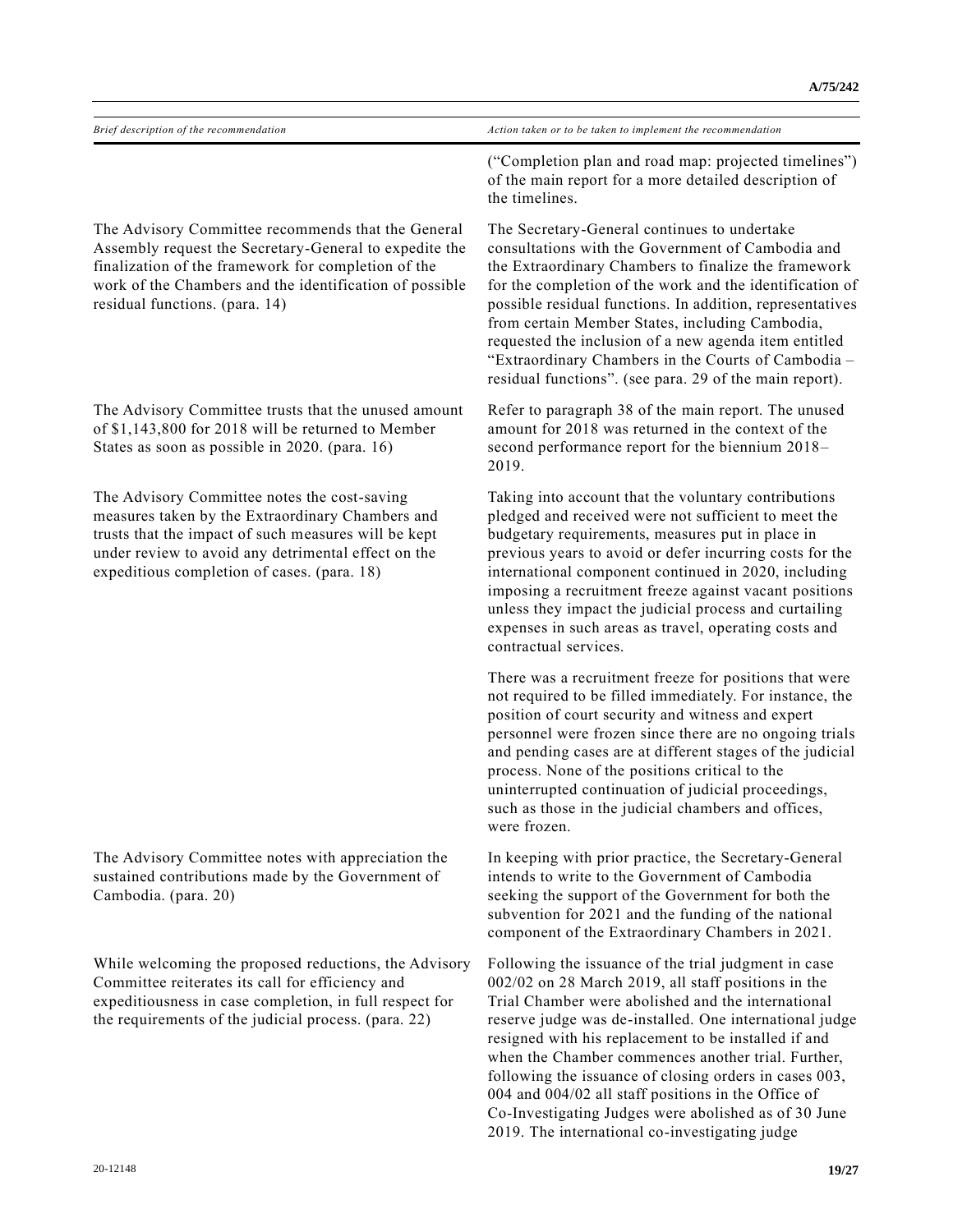resigned, but was re-instated in April 2020 in light of filings made before the Office of the Co-Investigating Judges. In total, 21 positions under the international component that were no longer required for completion of the mandate of the Extraordinary Chambers were abolished in the 2020 budget. Following the reduced structure of the Chambers, for 2021, a further eight positions are proposed to be abolished.

Refer to paragraphs 34–36 of the main report for a detailed description of the fundraising efforts undertaken in 2020.

In view of the persistent funding challenges faced by the Extraordinary Chambers, the Advisory Committee reiterates the ongoing need for intensified fundraising efforts, in support of the expeditious completion of the mandate of the Chambers, including by broadening the donor base. (para. 25)

Bearing in mind that the General Assembly decided to establish the Extraordinary Chambers on the basis of voluntary funding, the Advisory Committee considers that it would be for the Assembly to decide, as a matter of policy, the appropriate source and modality of funding for the end-of-service liabilities of the judges and staff members. (para. 27)

The Advisory Committee trusts that the Secretary-General will provide further justification for the remuneration level of the international judges and the international prosecutor and the differences with the remuneration levels of other senior level officials of the Organization to the General Assembly at the time of its consideration of the request for a subvention to the Extraordinary Chambers for 2020. (para. 29)

As indicated in the main report, the operational reserve was depleted in 2012 to meet payroll expenses at that time owing to shortfalls in voluntary contributions. The terms applying to the use of the subvention have not allowed the rebuilding of any reserves to meet endof-service liabilities.

The terms and conditions of service of the international judges and the international co-prosecutor are derived from the Agreement between the United Nations and the Government of Cambodia and were approved by the group of interested States.

Prior to the adoption of General-Assembly resolution [72/262,](https://undocs.org/en/A/RES/72/262) in which the Assembly endorsed the recommendation of the Advisory Committee on Administrative and Budgetary Questions that the General Assembly request the Secretary-General to discontinue as soon as possible the current practice of providing the international judges with a net remuneration in the amount of a gross remuneration, the amount of the net remuneration paid to the judges of the Extraordinary Chambers was benchmarked against the gross salary of a staff member at the D-2 level plus a post adjustment component applicable to Cambodia.

In revising the terms and conditions of service in accordance with the General Assembly decision, the Secretariat was mindful of the fact that the remuneration of the current international judges and the international co-prosecutor could not be unilaterally modified to their disadvantage in compliance with the Basic Principles on the Independence of the Judiciary (endorsed by General Assembly resolutions [40/32](https://undocs.org/en/A/RES/40/32) of 29 November 1985 and [40/146](https://undocs.org/en/A/RES/40/146) of 13 December 1985) referred to in section 2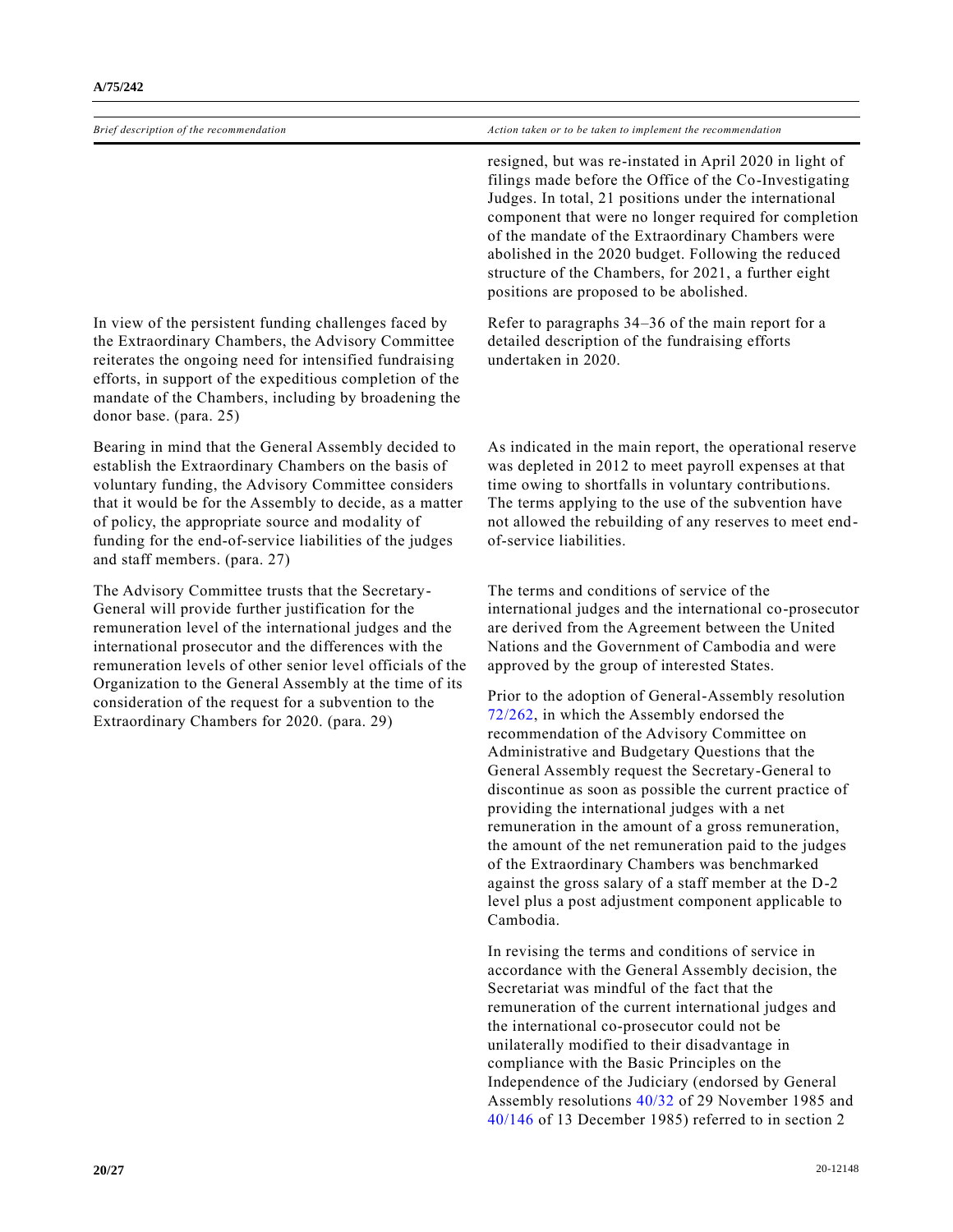The Advisory Committee trusts that the status of

report of the Secretary-General. (para. 30)

implementation of the recommendations of the Office of Internal Oversight Services will be included in the next

of the terms and conditions of service applicable to the appointments of the international judges and the international co-prosecutor.

The net base salaries of the international judges and the international co-prosecutor were fixed in United States dollars at the level of the most recent revision in 2015, to which the adjustments approved by the General Assembly to the net base salaries of staff in the Professional and higher categories since January 2016 were applied, resulting in an annual net base salary of \$158,459 that would not be referenced to any salary level (grade and step) in the common system. The adjustment mechanism introduced to this net base salary is similar to that used for the members of the International Court of Justice (and the former judges of the International Criminal Tribunal for Rwanda and the International Criminal Tribunal for the former Yugoslavia), whereby on the occasion of revisions to the net base salary scale applicable to staff in the Professional and higher categories (which are effected through the consolidation of post adjustment multiplier points into the net base salary with a corresponding readjustment in the post adjustment multipliers), the annual net base salary of the international judges is also adjusted by the same percentage and at the same time. The revised conditions of service of the international judges were approved by the group of interested States, effective 1 October 2019. Correspondingly, the 1.21 per cent adjustment approved by the General Assembly in its resolution [74/255](https://undocs.org/en/A/RES/74/255) B for staff in the Professional and higher categories was applied to the net base salary of the international judges, effective 1 January 2020, resulting in the current amount of US\$160,376.

Following the Advisory Committee's recommendation, the audit by the Office of Internal Oversight Services (OIOS) was conducted on the international component of the Extraordinary Chambers during the first half of 2019. It covered the activities for the period from January 2017 to March 2019. The results of the audit were published in the report of OIOS to the General Assembly [\(A/74/281\)](https://undocs.org/en/A/74/281), dated 5 August 2019.

OIOS made four audit recommendations: the international component should (1) liaise with the judicial chambers and offices to ensure that revised translation requirements are duly communicated and considered in the projection of completion timelines for the remaining cases; (2) establish mechanisms to monitor continued eligibility of foreign lawyers to serve as members of the defence teams of the Extraordinary Chambers; (3) review and establish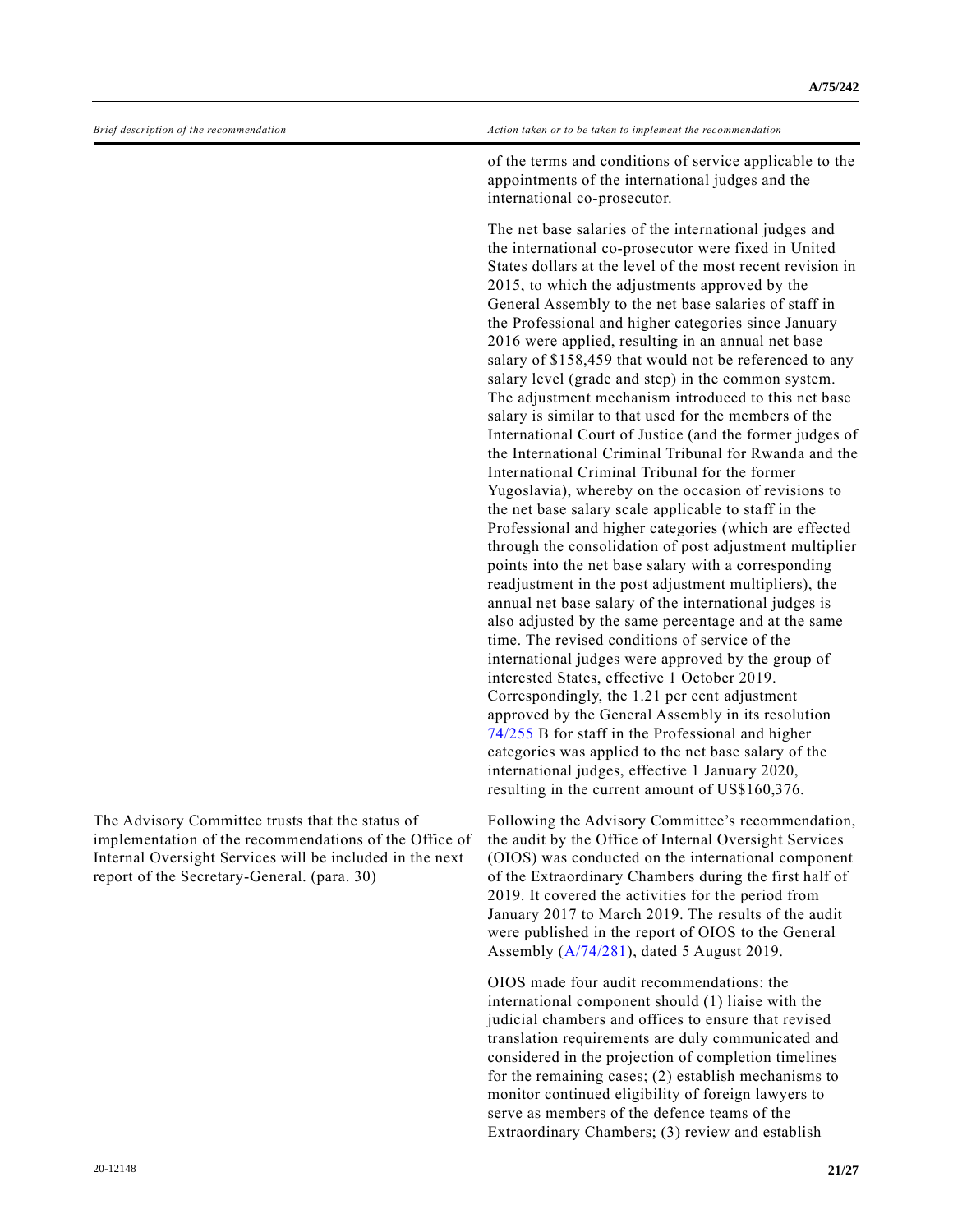*Brief description of the recommendation Action taken or to be taken to implement the recommendation* whether the Economic and Social Commission for Asia and the Pacific (ESCAP) is providing all required services in accordance with the memorandum of understanding signed between the two parties and determine whether the reimbursement to ESCAP is commensurate with the services received and, if necessary, renegotiate the fee specified in the memorandum of understanding; and (4) ensure that supervisors and heads of offices follow up on the requirement for all staff to complete mandatory training and performance appraisals by the respective target dates. The four recommendations of OIOS had been fully implemented as at 1 April 2020. The Advisory Committee trusts that further details about the cost-recovery mechanism in use by the United Nations Secretariat in relation to the work of the Extraordinary Chambers will be included in the next report of the Secretary-General. (para. 31) The cost recovery carried out by the United Nations Secretariat in administering the Extraordinary Chambers is carried out in line with the instructions as promulgated by the United Nations Controller on cost recovery. The programme support costs are included in the budget documents of the international component, most recently the revised budget for 2020–2021. Accordingly, any amounts reported to the donors are also inclusive of the programme support costs recovered by the United Nations Secretariat for the administration of the trust fund of the United Nations Assistance to the Khmer Rouge Trials. Furthermore, the Advisory Committee again notes that, after seven consecutive requests for subventions since 2013 to support the international component of the Extraordinary Chambers, the practice is in fact no longer exceptional in nature. Nevertheless, the Committee continues to stress that voluntary contributions should remain a major source of funding for the Chambers and that additional efforts should be made to avoid continued reliance on the subvention. (para. 33) Refer to paragraph 36 of the main report for details on the trend of voluntary contributions causing increased reliance on the regular budget. While the fundraising efforts continued in 2020 (refer to paragraphs 34–36 of the main report for details), in view of the trend referred to above and indications from the current donors, the level of voluntary contributions is anticipated to decline further, to approximately \$4.4 million in 2021.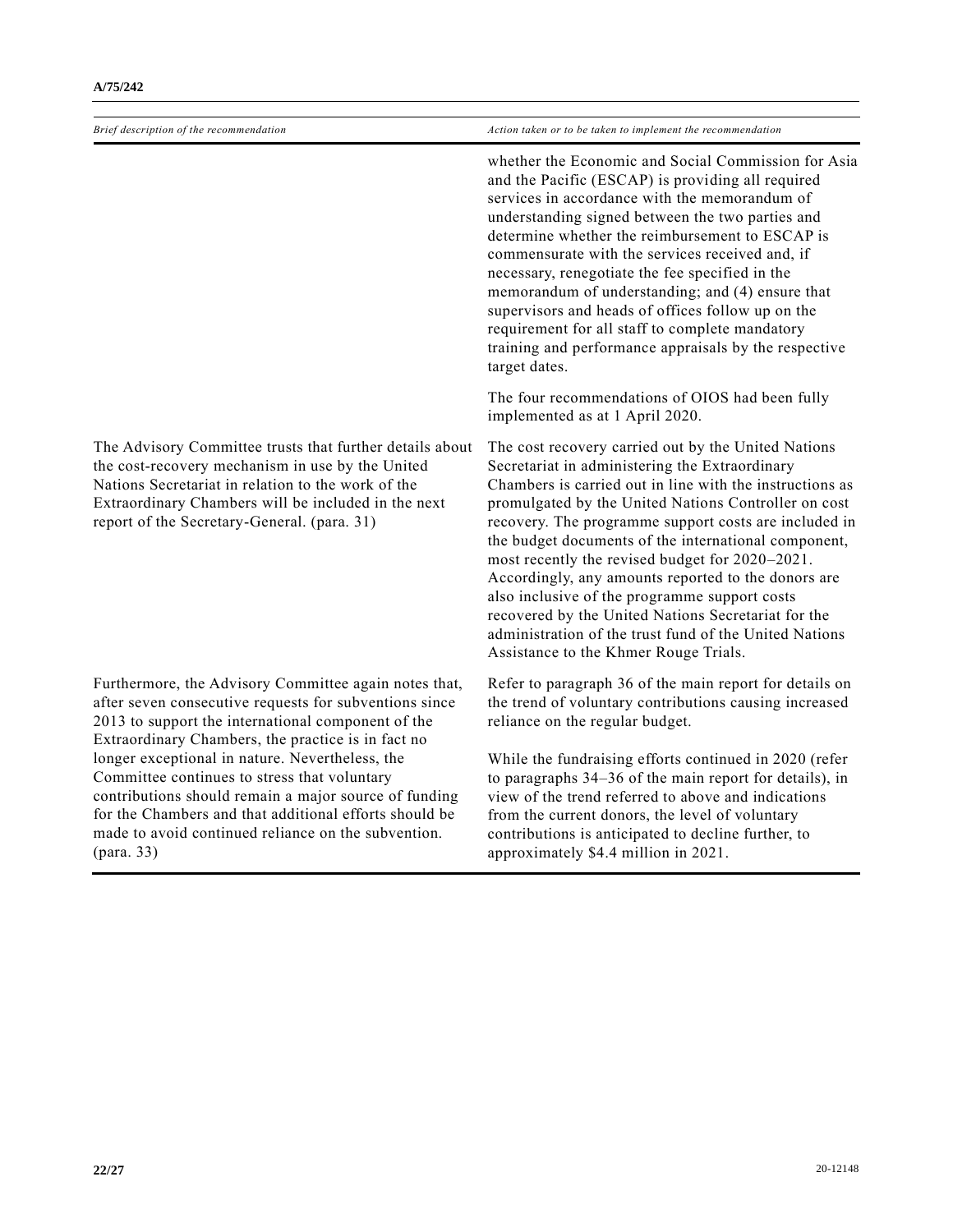## **Annex II**

## **Financial status of the Extraordinary Chambers in the Courts of Cambodia**

### **International component: United Nations Assistance to the Khmer Rouge Trials**

Table A.1

#### **Financial status of the international component as at 31 December 2019**

(Thousands of United States dollars)

| Fund balance (shortfall) <sup>b</sup>                   | (45342.1)  |
|---------------------------------------------------------|------------|
| B. Expenditure <sup>a</sup>                             | (272972.8) |
| Subtotal                                                | 227 630.7  |
| Interest earned from 2005 to 2019 and other adjustments | 5 2 4 3 .9 |
| Contributions received from 2005 to 2019                | 222 386.8  |
| A. Income                                               |            |

*<sup>a</sup>* Figures include a grant of \$3,255,000 in 2013 and loans of \$780,000 in 2014 to the national component to cover salary costs. These costs are also reflected in the national component tables.

*<sup>b</sup>* The shortfall was covered by the regular budget subvention for 2015 (\$10,678,400), 2016 (\$10,407,700), 2017 (\$10,619,000), 2018 (6,856,200) and 2019 (\$6,780,900).

#### Table A.2

### **Financial status of the international component for 2020 and projection for 2021** (Thousands of United States dollars)

| A. Income for 2020 |  |
|--------------------|--|

| Contributions received for 2020        | 3 693.3    |
|----------------------------------------|------------|
| Outstanding pledges for $2020^{\circ}$ | 628.7      |
| Anticipated pledges for 2020           | 569.7      |
| Subtotal                               | 4 891.7    |
| B. Revised budget for 2020b            | (11681.6)  |
| C. Estimated shortfall for 2020        | (6789.9)   |
| D. Income for 2021                     |            |
| Outstanding pledges for 2021           |            |
| Anticipated pledges for 2021           | 4 3 7 8 .4 |
| Subtotal                               | 4 3 7 8 .4 |
| E. Revised budget for $2021b$          | (12874.8)  |
| F. Estimated shortfall for 2021        | (8496.4)   |

*<sup>a</sup>* Norway (3,000,000 kroner, revalued as at 31 August 2020), and the UK (GBP 225,000 revalued as at 31 August 2020).

*<sup>b</sup>* 2020–2021 revised budget figures are subject to review and approval by the group of interested States.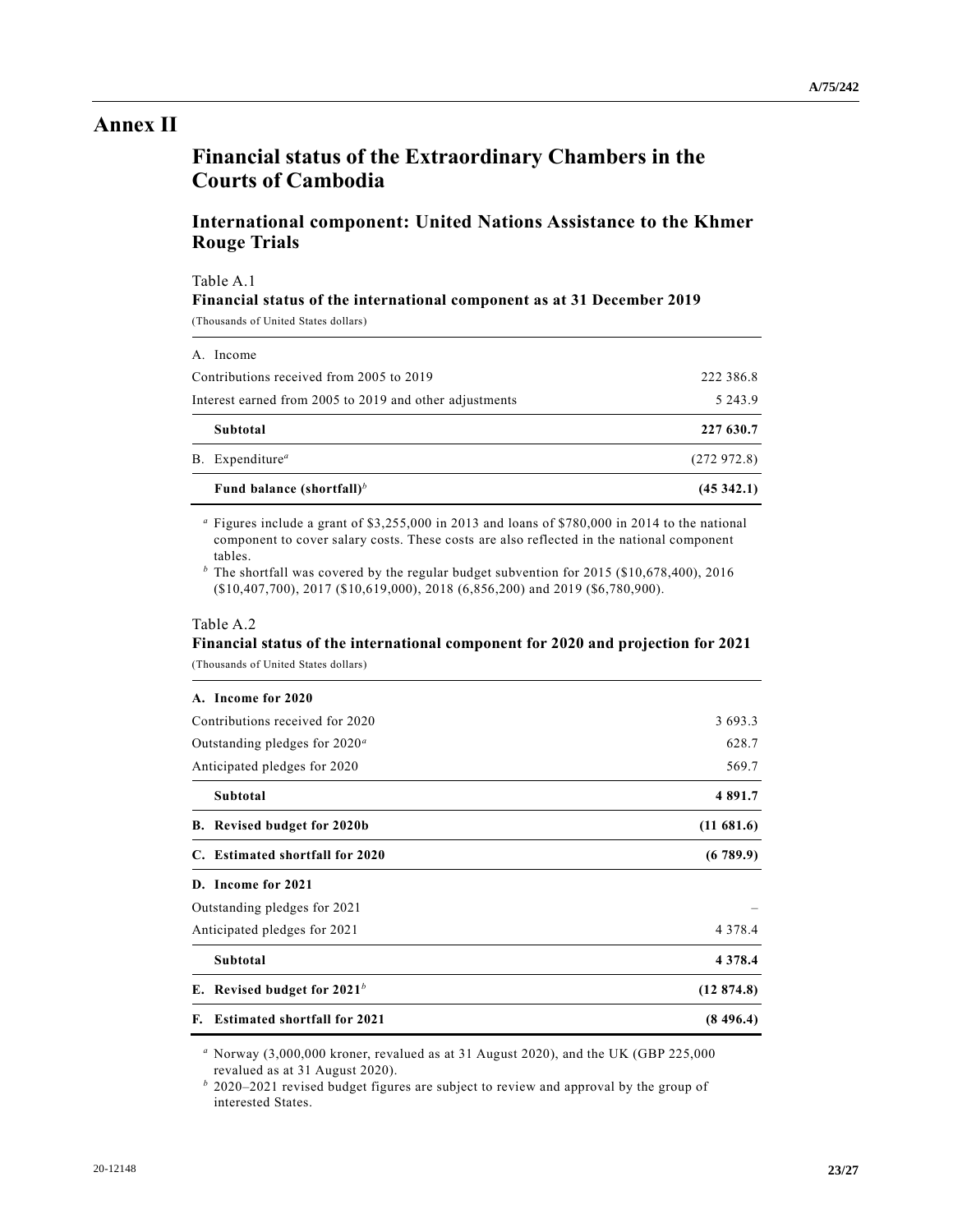### **Indicative resource requirements for the United Nations Assistance to the Khmer Rouge Trials**

#### Table A.3.1

#### **Requirements by component and funding availability, international component**

(Thousands of United States dollars)

|           |                                                   |             | Actual expenditure |                | Resource growth<br>$Revised -$ |        |                           | Total<br>revised                     |
|-----------|---------------------------------------------------|-------------|--------------------|----------------|--------------------------------|--------|---------------------------|--------------------------------------|
| Component |                                                   | 2018        | 2019               | budget<br>2020 | Amount                         | %      | Revised<br>budget<br>2021 | budget <sup>a</sup><br>$2020 - 2021$ |
| A.        | Judicial offices                                  | 5 706.4     | 4 670.4            | 4 4 2 1 .6     | 511.0                          | 11.6   | 4 9 3 2 . 6               | 9 3 5 4 . 2                          |
|           | B. Defence and Victims Support<br><b>Sections</b> | 3 1 2 8 . 6 | 2 802.9            | 2 1 5 9 .4     | (1108.8)                       | (51.4) | 1 0 5 0 . 6               | 3 2 1 0 .0                           |
| C.        | Office of Administration                          | 6 5 3 3 . 3 | 5 765.1            | 5 100.6        | (351.5)                        | (6.9)  | 4 749.1                   | 9 8 4 9 . 7                          |
|           | D. Provision for cases 003 and 004                |             |                    |                | 2 142.5                        |        | 2 142.5                   | 2 142.5                              |
|           | <b>Total</b>                                      | 15 368.3    | 13 238.4           | 11 681.6       | 1 193.2                        | 10.2   | 12 874.8                  | 24 556.4                             |
|           | Balance brought forward                           |             |                    |                |                                |        |                           |                                      |
|           | Pledges and contributions                         | 8 5 1 2 . 1 | 6457.5             | 4 8 9 1 . 7    | (513.3)                        | (10.5) | 4 3 7 8 .4                | 9 2 7 0 .1                           |
|           | <b>Total income</b>                               | 8 5 1 2 .1  | 6 457.5            | 4891.7         | (513.3)                        | (10.5) | 4 3 7 8 .4                | 9 2 7 0 .1                           |
|           | Surplus/(shortfall)                               | (6856.2)    | (6780.9)           | (6789.9)       | (1706.5)                       | 25.1   | (8496.4)                  | $(15\ 286.3)$                        |

*<sup>a</sup>* 2020–2021 revised budget figures are subject to review and approval by the group of interested States.

### Table A.3.2

## **Requirements by object of expenditure and funding availability, international component**

(Thousands of United States dollars)

|                            | 2018<br>expenditure | 2019<br>expenditure | $2020$ revised $-$ |          | Resource change |                        | Total 2020-                               |
|----------------------------|---------------------|---------------------|--------------------|----------|-----------------|------------------------|-------------------------------------------|
| Object of expenditure      |                     |                     | budget             | Amount   | %               | 2021 revised<br>budget | 2021 revised<br><i>budget<sup>a</sup></i> |
| Posts                      | 8 8 4 7 . 5         | 7 1 8 2 . 8         | 6 1 2 8 . 4        | 264.1    | 4.3             | 6 3 9 2.5              | 12 520.9                                  |
| Non-staff compensation     | 1939.6              | 1 805.7             | 1 692.6            | 557.7    | 33.0            | 2 2 5 0 . 3            | 3 942.9                                   |
| Other staff costs          | 195.3               | 107.7               |                    | 848.9    |                 | 848.9                  | 848.9                                     |
| Consultants and experts    | 3 4 0 1 .1          | 3 0 0 4 . 6         | 2 8 8 2 . 7        | (507.5)  | (17.6)          | 2 3 7 5 . 2            | 5 2 5 7 . 9                               |
| Travel of staff            | 40.1                | 17.2                | 22.0               |          |                 | 22.0                   | 44.0                                      |
| Travel of witnesses        |                     |                     |                    |          |                 |                        |                                           |
| Contractual services       | 276.0               | 220.9               | 167.5              | 73.0     | 43.6            | 240.5                  | 408.0                                     |
| General operating expenses | 548.9               | 620.5               | 601.6              | 4.5      | 0.7             | 606.1                  | 1 207.7                                   |
| Supplies                   | 66.7                | 51.1                | 79.7               | 11.8     | 14.8            | 91.5                   | 171.2                                     |
| Furniture and equipment    | 53.1                | 227.9               | 107.1              | (59.3)   | (55.4)          | 47.8                   | 154.9                                     |
| Total expenditure          | 15 368.3            | 13 238.4            | 11 681.6           | 1 193.2  | 10.2            | 12 874.8               | 24 556.4                                  |
| Balance brought forward    |                     |                     |                    |          |                 |                        |                                           |
| Pledges and contributions  | 8 5 1 2 . 1         | 6 4 5 7 . 5         | 4 8 9 1 . 7        | (513.3)  | (10.5)          | 4 3 7 8 . 4            | 9 2 7 0 . 1                               |
| <b>Total income</b>        | 8 5 1 2 . 1         | 6 457.5             | 4 891.7            | (513.3)  | (10.5)          | 4 3 7 8 .4             | 9 2 7 0 .1                                |
| Surplus/(shortfall)        | (6856.2)            | (6780.9)            | (6789.9)           | (1706.5) | 25.1            | (8, 496.4)             | $(15\ 286.30)$                            |

*<sup>a</sup>* 2020–2021 revised budget figures are subject to review and approval by the group of interested States.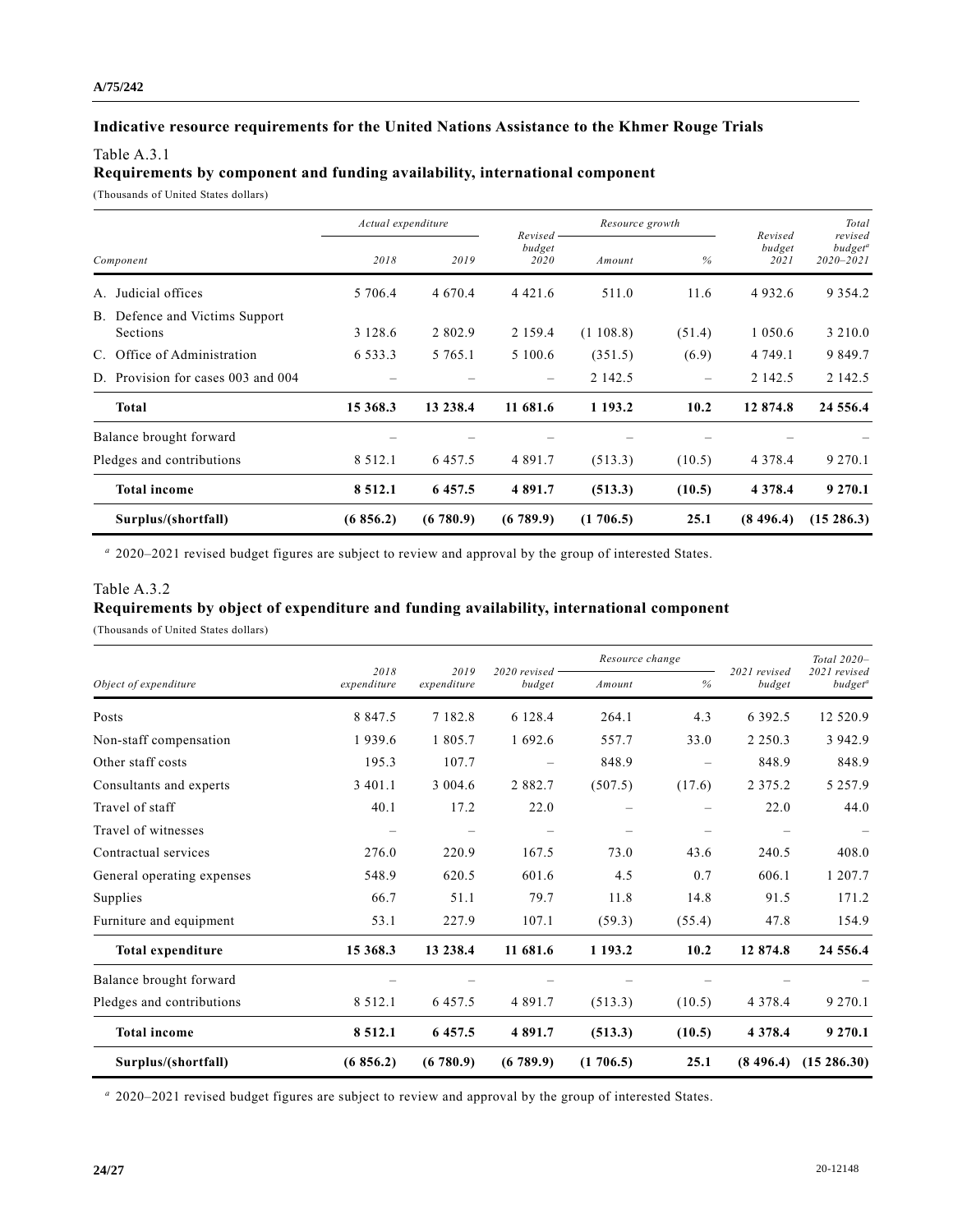### **National component: Cambodia**

### Table A.4

**Financial status of the national component as at 31 December 2019**

(Thousands of United States dollars)

| <b>Fund balance</b>                      | 260.3     |
|------------------------------------------|-----------|
| B. Expenditure                           | (84739.9) |
| Contributions received from 2005 to 2019 | 85 000.2  |
| A. Income                                |           |

#### Table A.5

### **Financial status of the national component for 2020 and the projection for 2021** (Thousands of United States dollars)

| A. Income for 2020<br>Cash balance brought forward as at 1 January 2020<br>260.3<br>Contributions received for 2020<br>3 800.0<br>Outstanding pledges for 2020<br>Anticipated pledges for 2020<br>Subtotal<br>B. Revised budget for 2020<br>C. Estimated shortfall for 2020<br>D. Income for 2021<br>Outstanding pledges for 2021<br>Anticipated pledges for 2021<br>Subtotal<br>E. Estimated requirements for 2021 |          |
|---------------------------------------------------------------------------------------------------------------------------------------------------------------------------------------------------------------------------------------------------------------------------------------------------------------------------------------------------------------------------------------------------------------------|----------|
|                                                                                                                                                                                                                                                                                                                                                                                                                     |          |
|                                                                                                                                                                                                                                                                                                                                                                                                                     |          |
|                                                                                                                                                                                                                                                                                                                                                                                                                     | 4 060.3  |
|                                                                                                                                                                                                                                                                                                                                                                                                                     | (4870.6) |
|                                                                                                                                                                                                                                                                                                                                                                                                                     | (810.3)  |
|                                                                                                                                                                                                                                                                                                                                                                                                                     |          |
|                                                                                                                                                                                                                                                                                                                                                                                                                     |          |
|                                                                                                                                                                                                                                                                                                                                                                                                                     |          |
|                                                                                                                                                                                                                                                                                                                                                                                                                     |          |
|                                                                                                                                                                                                                                                                                                                                                                                                                     | 4 940.1  |
| F. Estimated shortfall for 2021                                                                                                                                                                                                                                                                                                                                                                                     | (4940.1) |

## **Indicative resource requirements for the national component**

### Table A.6.1 **Requirements by component and funding availability**

(Thousands of United States dollars)

|           |                                         | Actual expenditure |                         |         | Resource growth |                                                                           |                                            | Total revised |
|-----------|-----------------------------------------|--------------------|-------------------------|---------|-----------------|---------------------------------------------------------------------------|--------------------------------------------|---------------|
| Component |                                         | 2018<br>2019       | Revised-<br>budget 2020 | Amount  | Percentage      | Revised<br>budget 2021                                                    | <i>budget<sup>a</sup></i><br>$2020 - 2021$ |               |
| A.        | Judicial offices                        | 1 325.6            | 1 0 2 5 . 4             | 1 051.6 | (129.1)         | (12.3)                                                                    | 922.5                                      | 974.1         |
|           | B. Defence and Victims Support Sections | 276.1              | 254.3                   | 333.1   |                 | $\hspace{1.0cm} \rule{1.5cm}{0.15cm} \hspace{1.0cm} \rule{1.5cm}{0.15cm}$ | 333.1                                      | 666.2         |
|           | C. Office of Administration             | 3 677.0            | 3 661.5                 | 3485.9  | 3.5             | 0.1                                                                       | 3489.4                                     | 6975.3        |
|           | D. Provision for cases 003 and 004      |                    |                         |         | 195.1           | $\hspace{0.1mm}-\hspace{0.1mm}$                                           | 195.1                                      | 195.1         |
|           | <b>Total expenditure</b>                | 5 2 7 8 .7         | 4 9 4 1 . 2             | 4870.6  | 69.5            | 1.4                                                                       | 4 9 4 0 .1                                 | 9 810.7       |
|           | Balance brought forward                 | 89.3               | 297.6                   | 260.3   | (260.3)         | (100.0)                                                                   |                                            | 260.3         |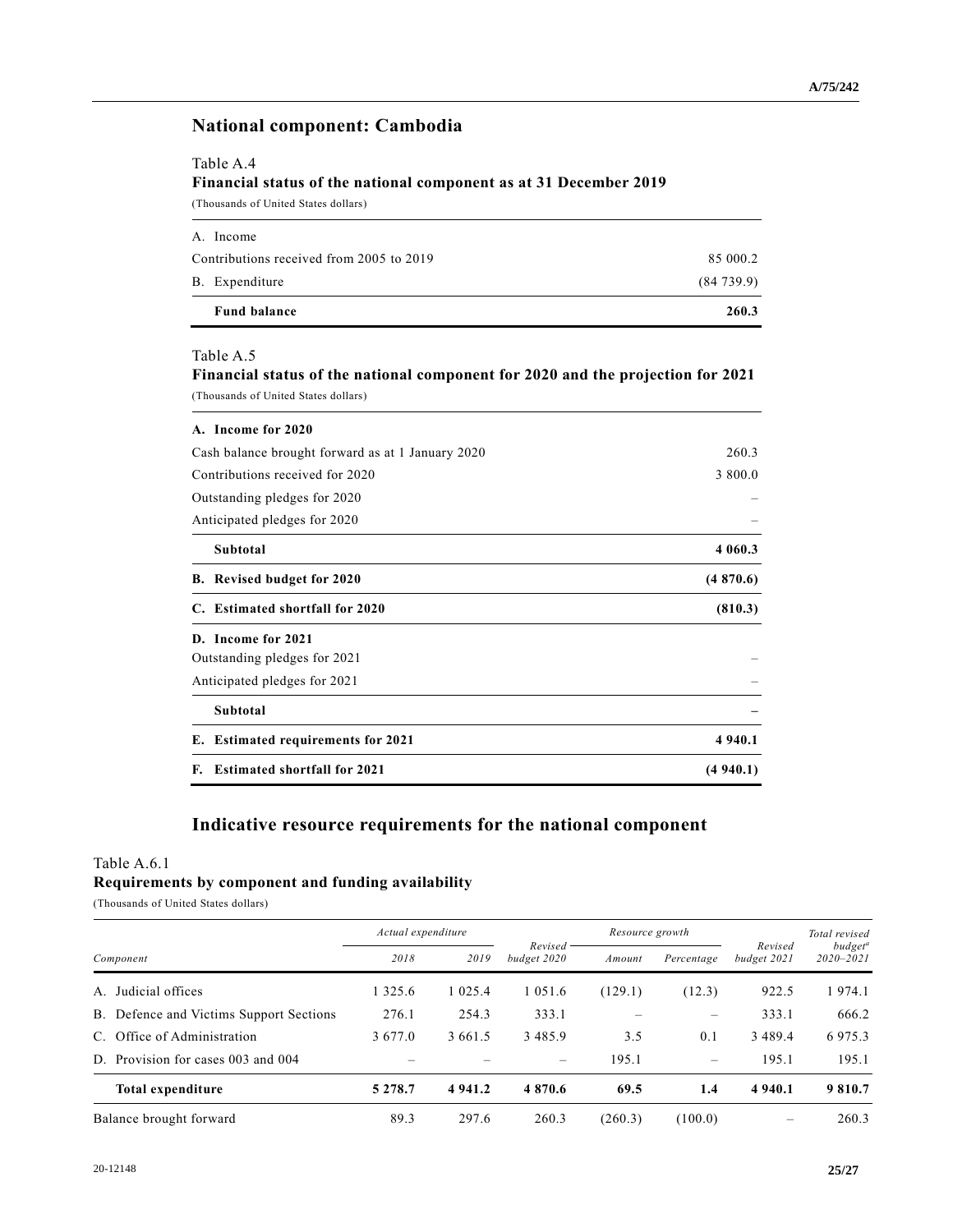#### **A/75/242**

|                           | Actual expenditure |            |                         | Resource growth |            |                          | Total revised                              |
|---------------------------|--------------------|------------|-------------------------|-----------------|------------|--------------------------|--------------------------------------------|
| Component                 | 2018               | 2019       | Revised-<br>budget 2020 | Amount          | Percentage | Revised<br>budget 2021   | <i>budget<sup>a</sup></i><br>$2020 - 2021$ |
| Pledges and contributions | 5 4 8 7 .0         | 4 9 0 3 .9 | 3 800.0                 | (3,800.0)       | (100.0)    | $\overline{\phantom{0}}$ | 3 800.0                                    |
| <b>Total income</b>       | 5 5 7 6 .3         | 5 201.5    | 4 0 6 0 .3              | (4060.3)        | (100.0)    | -                        | 4 0 6 0 . 3                                |
| Surplus/(shortfall)       | 297.6              | 260.3      | (810.3)                 | (4129.8)        | 509.7      | (4940.1)                 | (5750.4)                                   |

*<sup>a</sup>* 2020–2021 revised budget figures are subject to review and approval by the group of interested States.

### Table A.6.2 **Post requirements**

|                                    | Approved |      | Revised <sup>a</sup> |              |  |
|------------------------------------|----------|------|----------------------|--------------|--|
| Category                           | 2018     | 2019 | 2020                 | 2021         |  |
| Professional and higher categories |          |      |                      |              |  |
| $D-1$                              | 12       | 13   | 13                   | 14           |  |
| $P-5$                              | 1        | 1    | 1                    | $\mathbf{1}$ |  |
| $NPO-D$                            | 20       | 19   | 16                   | 15           |  |
| $NPO-C$                            | 16       | 11   | 8                    | 8            |  |
| NPO-B/NPO-A                        | 16       | 16   | 12                   | 12           |  |
| Subtotal                           | 65       | 60   | 50                   | 50           |  |
| <b>Other levels</b>                |          |      |                      |              |  |
| Local level                        | 90       | 85   | 79                   | 79           |  |
| Subtotal                           | 90       | 85   | 79                   | 79           |  |
| <b>Total</b>                       | 155      | 145  | 129                  | 129          |  |

*<sup>a</sup>* 2020–2021 revised budget figures are subject to review and approval by the group of interested States.

## Table A.6.3

## **Requirements by object of expenditure and funding availability**

|                            |                     | 2019<br>expenditure |                            | Resource change |                          |                        | Total                                        |
|----------------------------|---------------------|---------------------|----------------------------|-----------------|--------------------------|------------------------|----------------------------------------------|
| Object of expenditure      | 2018<br>expenditure |                     | $2020 -$<br>revised budget | Amount          | Percentage               | 2021<br>revised budget | $2020 - 2021$<br>revised budget <sup>a</sup> |
| Posts                      | 2 5 3 0 . 3         | 2 2 7 5 . 7         | 2 3 7 3 .9                 | (43.1)          | (1.8)                    | 2 3 3 0 . 8            | 4 704.7                                      |
| Non-staff compensation     | 678.0               | 556.8               | 636.5                      | 25.5            | 4.0                      | 662.0                  | 1 298.5                                      |
| Other staff costs          | 185.6               | 197.6               | 182.1                      | 57.6            | 31.6                     | 239.7                  | 421.8                                        |
| Consultants and experts    | 69.9                | 130.2               | 141.7                      |                 | $\overline{\phantom{m}}$ | 141.7                  | 283.4                                        |
| Travel of staff            | 1.1                 | 1.5                 | 17.4                       | (1.2)           | (6.9)                    | 16.2                   | 33.6                                         |
| Contractual services       | 1 263.5             | 1 3 3 4 . 5         | 1 043.5                    | 14.2            | 1.4                      | 1 0 5 7 . 7            | 2 101.2                                      |
| General operating expenses | 361.5               | 355.0               | 357.5                      | 31.4            | 8.8                      | 388.9                  | 746.4                                        |
| Hospitality                | 45.9                | 39.8                | 27.2                       |                 |                          | 27.2                   | 54.4                                         |
| Premises alternation       | 69.4                | 50.1                | 55.5                       | (10.0)          | (18.0)                   | 45.5                   | 101.0                                        |
| Training and meeting       | 73.5                | $\qquad \qquad$     | 35.3                       | (4.9)           | (13.9)                   | 30.4                   | 65.7                                         |
| <b>Total expenditure</b>   | 5 2 7 8 .7          | 4 9 4 1.2           | 4 870.6                    | 69.5            | 1.4                      | 4 9 4 0 .1             | 9810.7                                       |